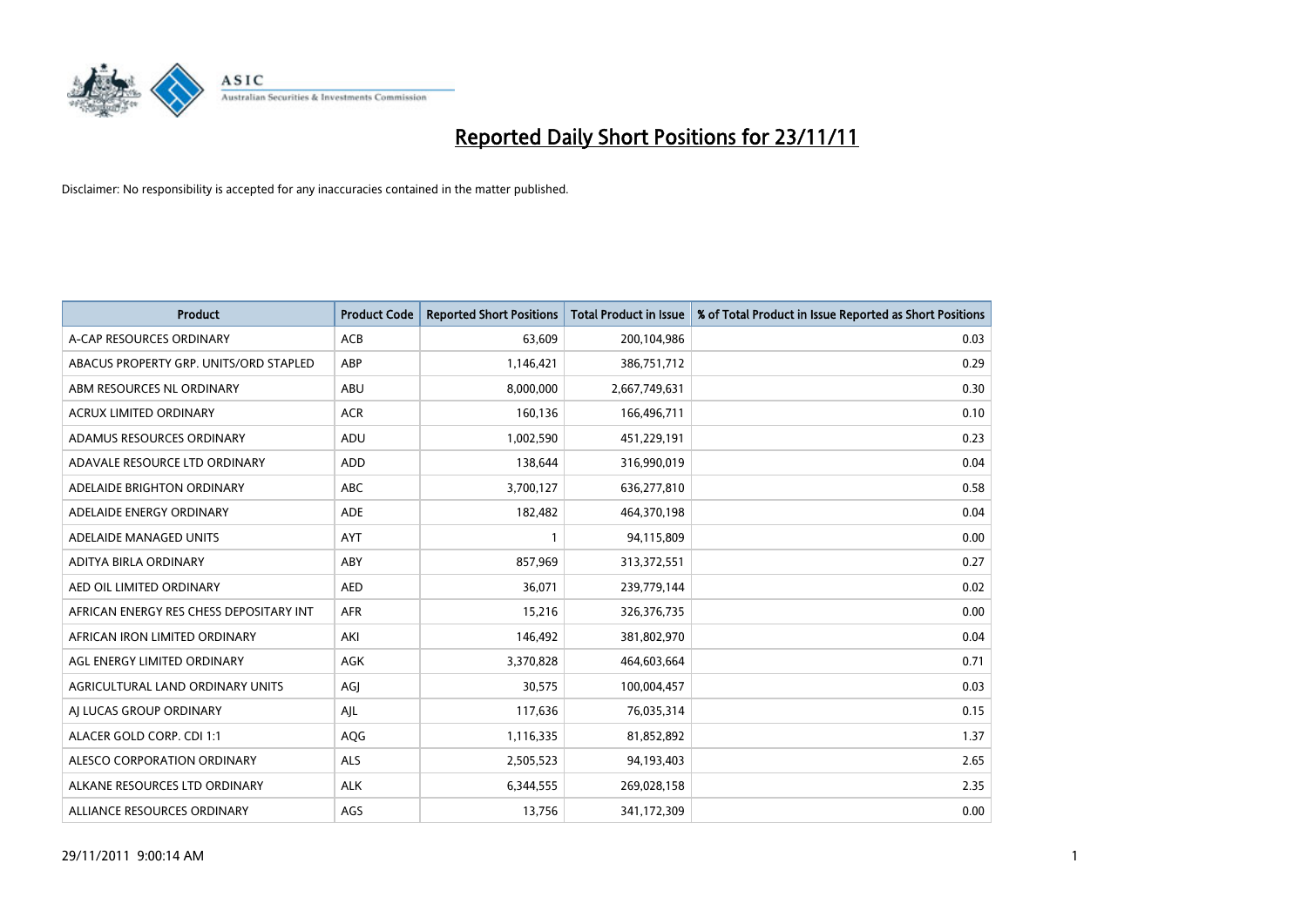

| <b>Product</b>                         | <b>Product Code</b> | <b>Reported Short Positions</b> | <b>Total Product in Issue</b> | % of Total Product in Issue Reported as Short Positions |
|----------------------------------------|---------------------|---------------------------------|-------------------------------|---------------------------------------------------------|
| ALLIED GOLD MIN PLC CDI 1:1            | <b>ALD</b>          | 4,500                           | 73,573,896                    | 0.01                                                    |
| ALLIED HEALTH LTD ORDINARY             | <b>AHZ</b>          | 134,528                         | 643,360,097                   | 0.02                                                    |
| ALTONA MINING LTD ORDINARY             | <b>AOH</b>          | 744,518                         | 518,687,704                   | 0.15                                                    |
| ALUMINA LIMITED ORDINARY               | <b>AWC</b>          | 40,404,738                      | 2,440,196,187                 | 1.66                                                    |
| AMADEUS ENERGY ORDINARY                | AMU                 | 454,000                         | 278,472,818                   | 0.16                                                    |
| AMALGAMATED HOLDINGS ORDINARY          | AHD                 | 4                               | 157,480,461                   | 0.00                                                    |
| AMCOR LIMITED ORDINARY                 | <b>AMC</b>          | 3,969,341                       | 1,221,776,347                 | 0.31                                                    |
| AMP LIMITED ORDINARY                   | AMP                 | 9,792,480                       | 2,854,672,784                 | 0.32                                                    |
| AMPELLA MINING ORDINARY                | <b>AMX</b>          | 785,387                         | 204,985,108                   | 0.39                                                    |
| ANSELL LIMITED ORDINARY                | <b>ANN</b>          | 2,650,681                       | 131, 177, 201                 | 2.01                                                    |
| ANTARES ENERGY LTD ORDINARY            | <b>AZZ</b>          | 69,495                          | 263,000,000                   | 0.03                                                    |
| ANZ BANKING GRP LTD ORDINARY           | ANZ                 | 17,157,475                      | 2,629,322,167                 | 0.65                                                    |
| APA GROUP STAPLED SECURITIES           | <b>APA</b>          | 7,748,259                       | 639,334,625                   | 1.19                                                    |
| APEX MINERALS NL ORDINARY              | <b>AXM</b>          | 885,146                         | 5,550,243,713                 | 0.02                                                    |
| APN EUROPEAN RETAIL UNITS STAPLED SEC. | <b>AEZ</b>          | 11,832                          | 544,910,660                   | 0.00                                                    |
| APN NEWS & MEDIA ORDINARY              | <b>APN</b>          | 25,616,906                      | 630,211,415                   | 4.06                                                    |
| AQUARIUS PLATINUM. ORDINARY            | <b>AOP</b>          | 3,619,839                       | 470,312,578                   | 0.75                                                    |
| AQUILA RESOURCES ORDINARY              | <b>AQA</b>          | 6,631,350                       | 374,368,499                   | 1.74                                                    |
| ARAFURA RESOURCE LTD DEFERRED          | <b>ARUN</b>         | 7,300                           | 122,660,114                   | 0.01                                                    |
| ARAFURA RESOURCE LTD ORDINARY          | ARU                 | 10,068,924                      | 367,980,342                   | 2.72                                                    |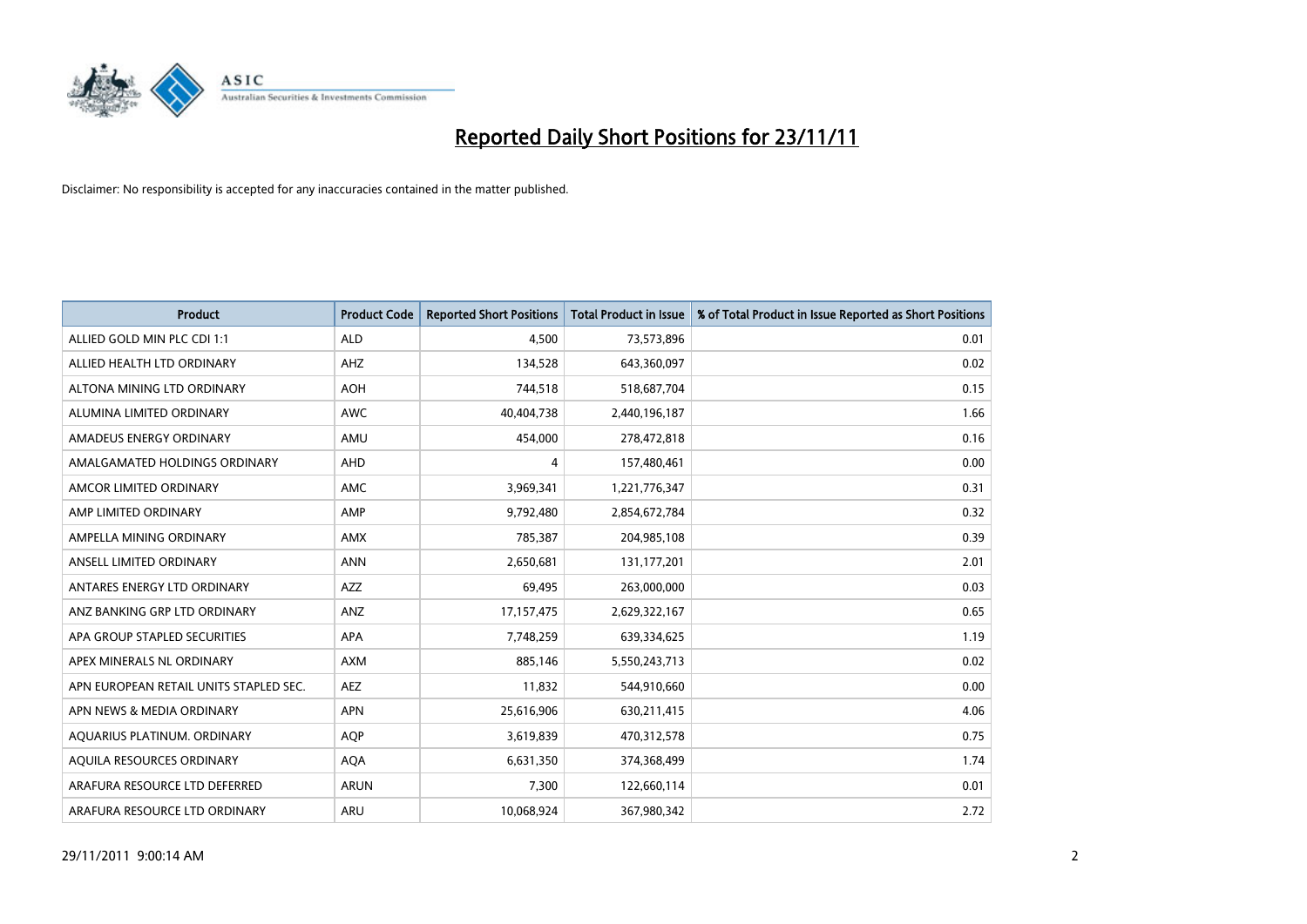

| <b>Product</b>                          | <b>Product Code</b> | <b>Reported Short Positions</b> | <b>Total Product in Issue</b> | % of Total Product in Issue Reported as Short Positions |
|-----------------------------------------|---------------------|---------------------------------|-------------------------------|---------------------------------------------------------|
| ARB CORPORATION ORDINARY                | ARP                 | 13,098                          | 72,481,302                    | 0.01                                                    |
| ARDENT LEISURE GROUP STAPLED SECURITIES | AAD                 | 644,667                         | 324,236,390                   | 0.20                                                    |
| ARISTOCRAT LEISURE ORDINARY             | <b>ALL</b>          | 26,913,682                      | 543,181,024                   | 4.97                                                    |
| ASCIANO LIMITED ORDINARY                | <b>AIO</b>          | 8,631,406                       | 2,926,103,883                 | 0.27                                                    |
| ASG GROUP LIMITED ORDINARY              | <b>ASZ</b>          | 89,990                          | 171,456,889                   | 0.05                                                    |
| ASPEN GROUP ORD/UNITS STAPLED           | <b>APZ</b>          | 986,201                         | 584,985,037                   | 0.17                                                    |
| ASPIRE MINING LTD ORDINARY              | AKM                 | 457,133                         | 620,594,556                   | 0.07                                                    |
| <b>ASTON RES LTD ORDINARY</b>           | <b>AZT</b>          | 2,340,123                       | 204,668,861                   | 1.15                                                    |
| ASTRO JAP PROP GROUP STAPLED SECURITIES | AIA                 | 28,020                          | 58,445,002                    | 0.05                                                    |
| ASX LIMITED ORDINARY                    | <b>ASX</b>          | 1,953,455                       | 175,136,729                   | 1.12                                                    |
| ATLANTIC LIMITED ORDINARY               | ATI                 | 83,408                          | 114,494,562                   | 0.07                                                    |
| ATLAS IRON LIMITED ORDINARY             | <b>AGO</b>          | 12,334,167                      | 893,859,560                   | 1.36                                                    |
| <b>AURORA OIL &amp; GAS ORDINARY</b>    | <b>AUT</b>          | 12,019,537                      | 411,655,343                   | 2.93                                                    |
| <b>AUSDRILL LIMITED ORDINARY</b>        | ASL                 | 166,570                         | 302,754,823                   | 0.04                                                    |
| <b>AUSENCO LIMITED ORDINARY</b>         | <b>AAX</b>          | 1,366,846                       | 123,258,843                   | 1.12                                                    |
| AUSTAL LIMITED ORDINARY                 | ASB                 | 308,113                         | 188,069,638                   | 0.16                                                    |
| AUSTAR UNITED ORDINARY                  | <b>AUN</b>          | 5,441,049                       | 1,271,505,737                 | 0.42                                                    |
| AUSTBROKERS HOLDINGS ORDINARY           | <b>AUB</b>          | 2                               | 55,419,436                    | 0.00                                                    |
| AUSTIN ENGINEERING ORDINARY             | <b>ANG</b>          | 4,847                           | 72,014,403                    | 0.00                                                    |
| <b>AUSTRALAND ASSETS ASSETS</b>         | AAZPB               | 1,168                           | 2,750,000                     | 0.04                                                    |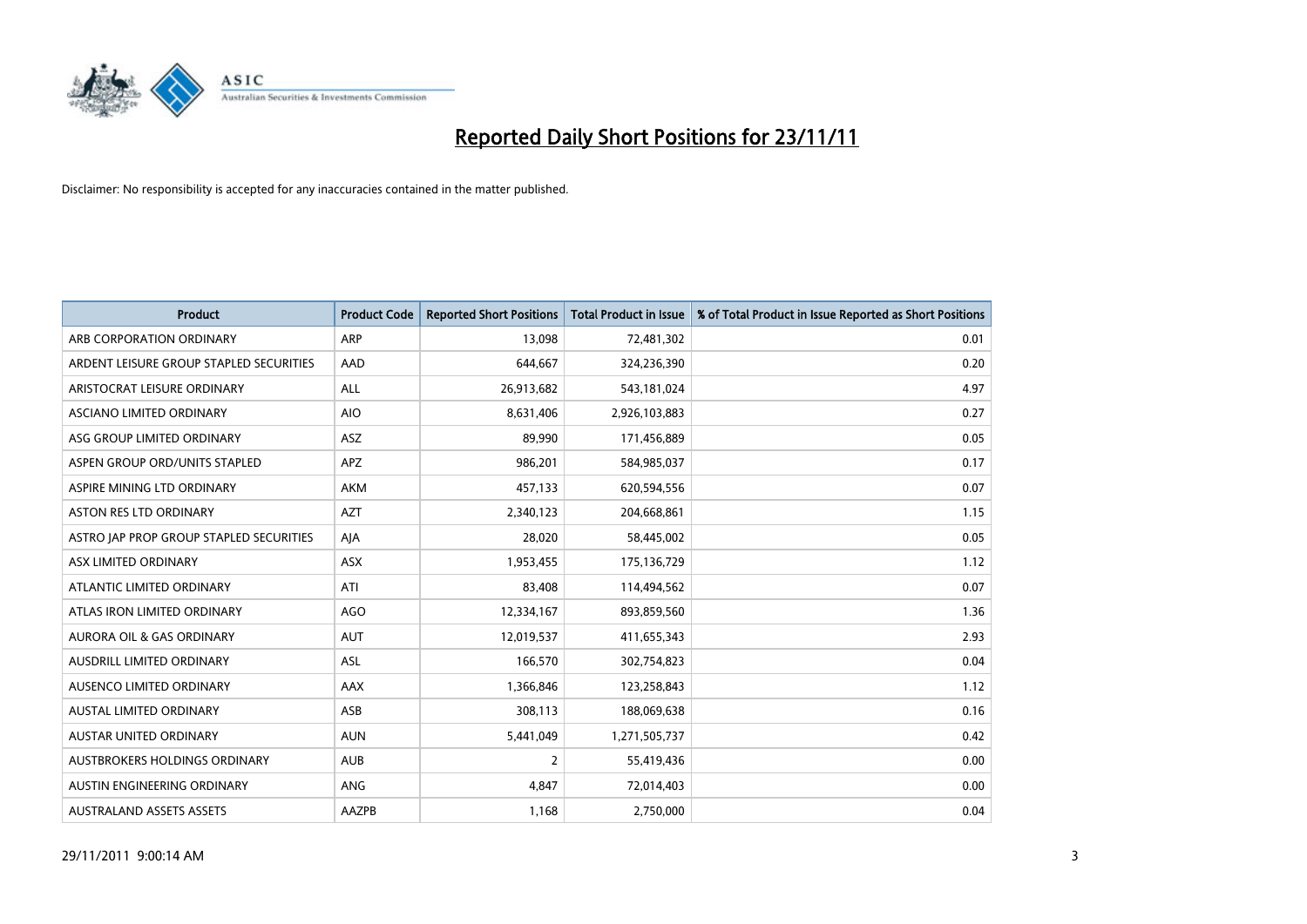

| <b>Product</b>                       | <b>Product Code</b> | <b>Reported Short Positions</b> | Total Product in Issue | % of Total Product in Issue Reported as Short Positions |
|--------------------------------------|---------------------|---------------------------------|------------------------|---------------------------------------------------------|
| AUSTRALAND PROPERTY STAPLED SECURITY | <b>ALZ</b>          | 546.616                         | 576,846,597            | 0.07                                                    |
| AUSTRALIAN AGRICULT. ORDINARY        | AAC                 | 928,479                         | 312,892,824            | 0.29                                                    |
| <b>AUSTRALIAN EDUCATION UNITS</b>    | <b>AEU</b>          | 625,000                         | 175,465,397            | 0.36                                                    |
| AUSTRALIAN FOUNDAT. ORDINARY         | AFI                 | 10,600                          | 1,023,675,745          | 0.00                                                    |
| AUSTRALIAN INFRASTR, UNITS/ORDINARY  | <b>AIX</b>          | 12,748,391                      | 620,733,944            | 2.05                                                    |
| AUSTRALIAN MINES LTD ORDINARY        | <b>AUZ</b>          | 1,400,000                       | 636,910,317            | 0.22                                                    |
| AUSTRALIAN PHARM, ORDINARY           | API                 | 593.725                         | 488,115,883            | 0.12                                                    |
| AUTOMOTIVE HOLDINGS ORDINARY         | <b>AHE</b>          | 233                             | 260,579,682            | 0.00                                                    |
| AVEXA LIMITED ORDINARY               | <b>AVX</b>          | 243,657                         | 847,688,779            | 0.03                                                    |
| AWE LIMITED ORDINARY                 | AWE                 | 2,714,310                       | 521,871,941            | 0.52                                                    |
| AZUMAH RESOURCES ORDINARY            | <b>AZM</b>          | 362,425                         | 282,020,356            | 0.12                                                    |
| <b>BANDANNA ENERGY ORDINARY</b>      | <b>BND</b>          | 1,237,699                       | 528,481,199            | 0.23                                                    |
| BANK OF QUEENSLAND. ORDINARY         | <b>BOO</b>          | 11,076,611                      | 225,369,547            | 4.93                                                    |
| <b>BANNERMAN RESOURCES ORDINARY</b>  | <b>BMN</b>          | 195,966                         | 234,435,934            | 0.08                                                    |
| <b>BASE RES LIMITED ORDINARY</b>     | <b>BSE</b>          | 1,354,536                       | 460,440,029            | 0.30                                                    |
| <b>BATHURST RESOURCES ORDINARY</b>   | <b>BTU</b>          | 8,527,168                       | 689,447,997            | 1.25                                                    |
| <b>BAUXITE RESOURCE LTD ORDINARY</b> | <b>BAU</b>          | 111,797                         | 235,379,896            | 0.05                                                    |
| <b>BC IRON LIMITED ORDINARY</b>      | <b>BCI</b>          | 373,173                         | 95,311,000             | 0.40                                                    |
| BEACH ENERGY LIMITED ORDINARY        | <b>BPT</b>          | 44,180,094                      | 1,107,635,932          | 3.99                                                    |
| BEADELL RESOURCE LTD ORDINARY        | <b>BDR</b>          | 2,984,568                       | 657,906,946            | 0.45                                                    |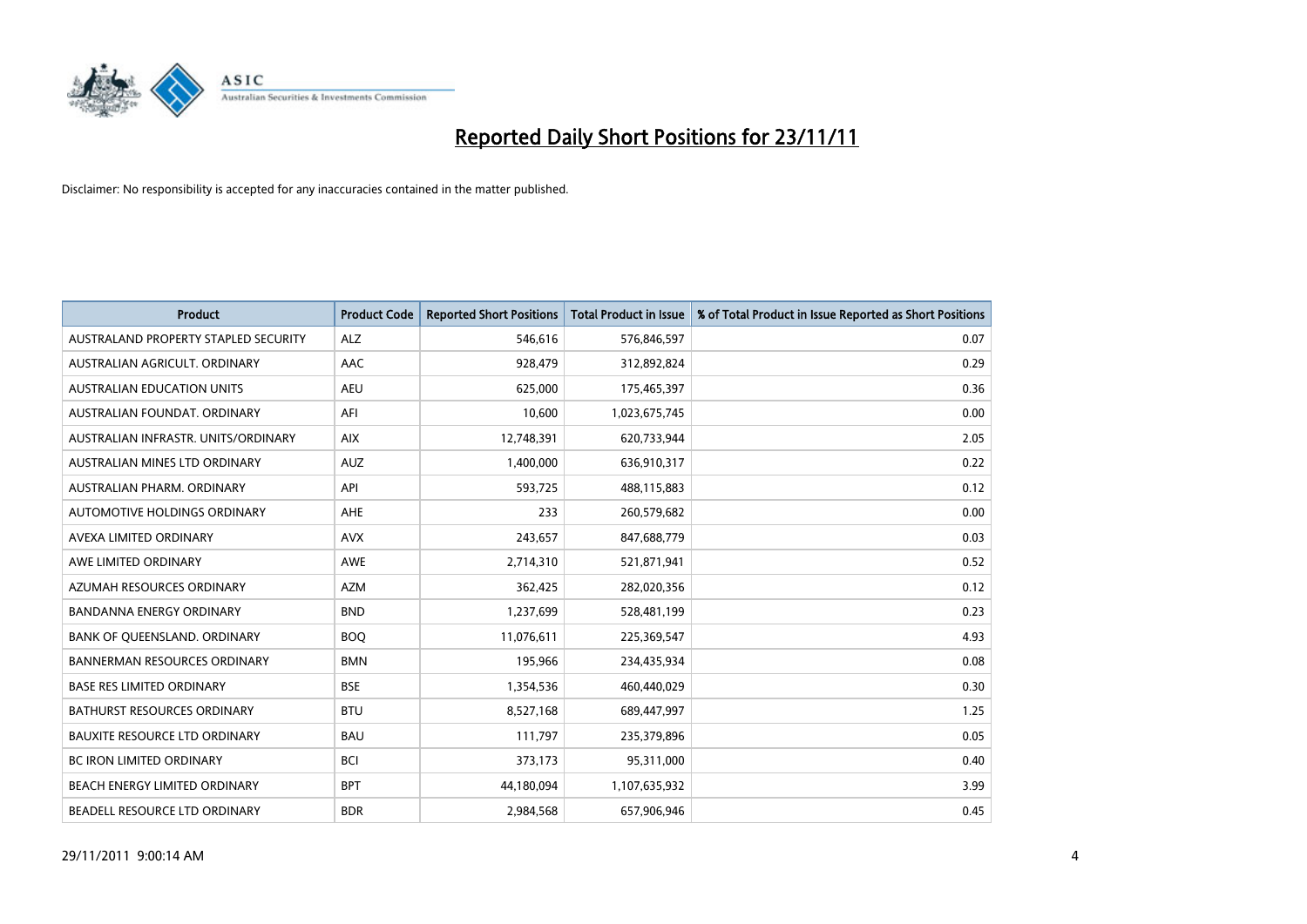

| <b>Product</b>                       | <b>Product Code</b> | <b>Reported Short Positions</b> | <b>Total Product in Issue</b> | % of Total Product in Issue Reported as Short Positions |
|--------------------------------------|---------------------|---------------------------------|-------------------------------|---------------------------------------------------------|
| BENDIGO AND ADELAIDE ORDINARY        | <b>BEN</b>          | 5,912,272                       | 365,816,262                   | 1.60                                                    |
| BERKELEY RESOURCES ORDINARY          | <b>BKY</b>          | 179,238                         | 174,298,273                   | 0.10                                                    |
| BETASHARES ASX RES ETF UNITS         | <b>ORE</b>          | 88,220                          | 4,519,665                     | 1.95                                                    |
| BHP BILLITON LIMITED ORDINARY        | <b>BHP</b>          | 27,373,994                      | 3,211,496,105                 | 0.82                                                    |
| <b>BILLABONG ORDINARY</b>            | <b>BBG</b>          | 27,410,638                      | 255,102,103                   | 10.71                                                   |
| <b>BIONOMICS LIMITED ORDINARY</b>    | <b>BNO</b>          | 4,993                           | 344,731,779                   | 0.00                                                    |
| <b>BIOTA HOLDINGS ORDINARY</b>       | <b>BTA</b>          | 1,475,774                       | 181,703,711                   | 0.80                                                    |
| <b>BISALLOY STEEL ORDINARY</b>       | <b>BIS</b>          | 84,480                          | 216,455,965                   | 0.04                                                    |
| BKI INVESTMENT LTD ORDINARY          | BKI                 | 508                             | 425,549,573                   | 0.00                                                    |
| <b>BLACKTHORN RESOURCES ORDINARY</b> | <b>BTR</b>          | 35,848                          | 122,918,000                   | 0.03                                                    |
| BLUE ENERGY LIMITED ORDINARY         | <b>BUL</b>          | 130,000                         | 722,488,256                   | 0.02                                                    |
| <b>BLUESCOPE STEEL LTD ORDINARY</b>  | <b>BSL</b>          | 99,747,373                      | 1,849,170,356                 | 5.35                                                    |
| <b>BOART LONGYEAR ORDINARY</b>       | <b>BLY</b>          | 4,793,062                       | 461,163,412                   | 1.03                                                    |
| <b>BOOM LOGISTICS ORDINARY</b>       | <b>BOL</b>          | 337,999                         | 465,011,147                   | 0.07                                                    |
| BORAL LIMITED, ORDINARY              | <b>BLD</b>          | 32,516,074                      | 744,729,957                   | 4.36                                                    |
| BOTSWANA METALS LTD ORDINARY         | <b>BML</b>          | 7,000                           | 143,717,013                   | 0.00                                                    |
| <b>BOW ENERGY LIMITED ORDINARY</b>   | <b>BOW</b>          | 678,977                         | 361,926,672                   | 0.19                                                    |
| <b>BRADKEN LIMITED ORDINARY</b>      | <b>BKN</b>          | 3,213,904                       | 166,624,800                   | 1.92                                                    |
| <b>BRAMBLES LIMITED ORDINARY</b>     | <b>BXB</b>          | 15,051,435                      | 1,480,318,057                 | 1.01                                                    |
| BREVILLE GROUP LTD ORDINARY          | <b>BRG</b>          | 2,739                           | 130,095,322                   | 0.00                                                    |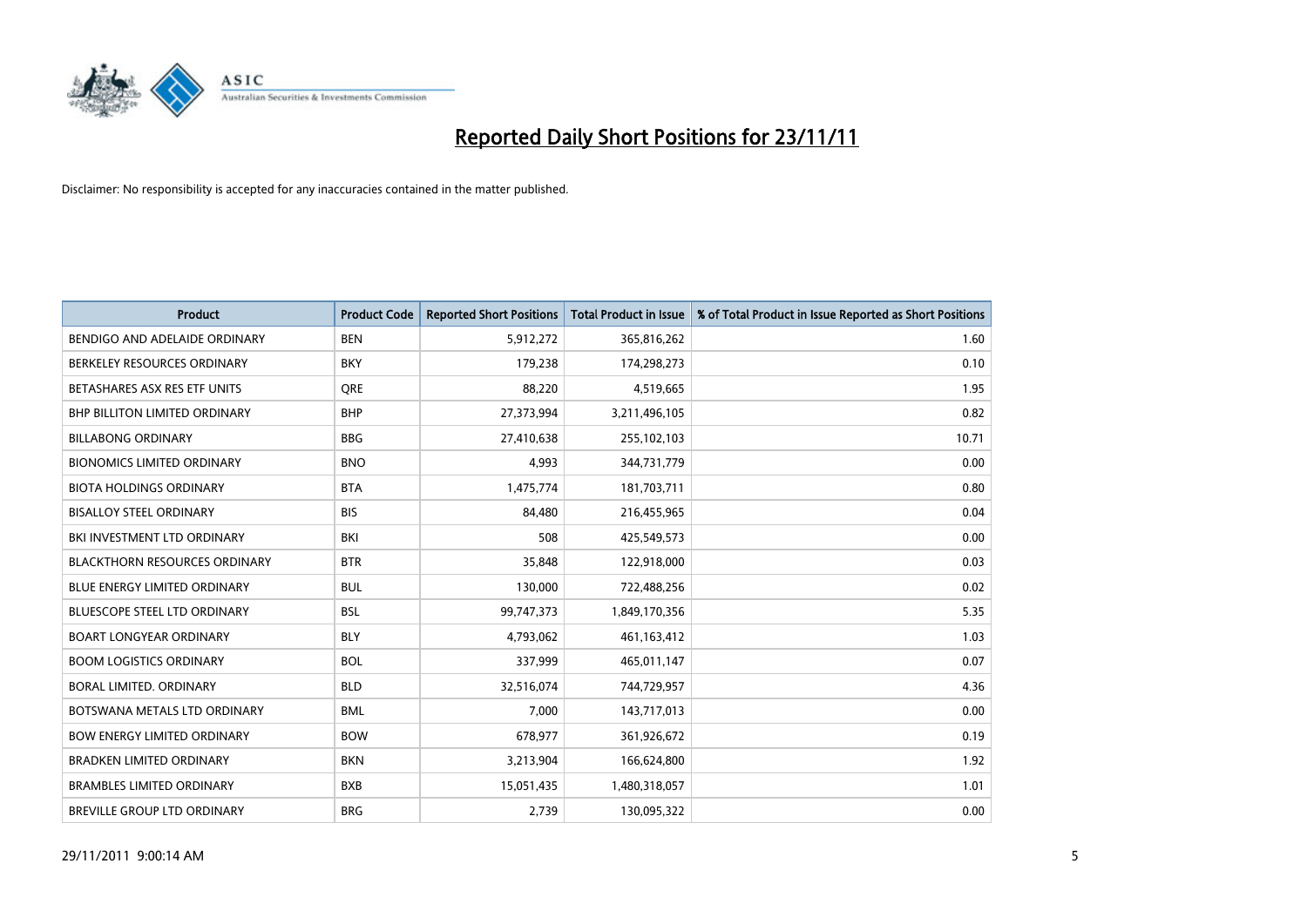

| <b>Product</b>                        | <b>Product Code</b> | <b>Reported Short Positions</b> | <b>Total Product in Issue</b> | % of Total Product in Issue Reported as Short Positions |
|---------------------------------------|---------------------|---------------------------------|-------------------------------|---------------------------------------------------------|
| <b>BRICKWORKS LIMITED ORDINARY</b>    | <b>BKW</b>          | 86,085                          | 147,567,333                   | 0.06                                                    |
| <b>BROCKMAN RESOURCES ORDINARY</b>    | <b>BRM</b>          | 73,700                          | 144,803,151                   | 0.05                                                    |
| BT INVESTMENT MNGMNT ORDINARY         | <b>BTT</b>          | 1,249,790                       | 267,906,977                   | 0.47                                                    |
| <b>BURU ENERGY ORDINARY</b>           | <b>BRU</b>          | 515,142                         | 213,963,477                   | 0.24                                                    |
| <b>BWP TRUST ORDINARY UNITS</b>       | <b>BWP</b>          | 493,938                         | 520,012,793                   | 0.08                                                    |
| CABCHARGE AUSTRALIA ORDINARY          | CAB                 | 643,326                         | 120,437,014                   | 0.53                                                    |
| CALTEX AUSTRALIA ORDINARY             | <b>CTX</b>          | 5,728,157                       | 270,000,000                   | 2.14                                                    |
| CAMPBELL BROTHERS ORDINARY            | <b>CPB</b>          | 418,897                         | 67,503,411                    | 0.61                                                    |
| CAPE LAMBERT RES LTD ORDINARY         | <b>CFE</b>          | 1,188,496                       | 652,171,792                   | 0.18                                                    |
| CARABELLA RES LTD ORDINARY            | <b>CLR</b>          | 13,126                          | 104,603,539                   | 0.01                                                    |
| <b>CARBON ENERGY ORDINARY</b>         | <b>CNX</b>          | 1,945,526                       | 767,391,062                   | 0.25                                                    |
| <b>CARDNO LIMITED ORDINARY</b>        | <b>CDD</b>          | 477                             | 110,301,978                   | 0.00                                                    |
| CARNARVON PETROLEUM ORDINARY          | <b>CVN</b>          | 3,563,402                       | 690,320,634                   | 0.51                                                    |
| <b>CARNEGIE WAVE ENERGY ORDINARY</b>  | <b>CWE</b>          | 83,000                          | 901,487,627                   | 0.01                                                    |
| <b>CARPATHIAN RESOURCES ORDINARY</b>  | <b>CPN</b>          | 75,000                          | 265,533,501                   | 0.03                                                    |
| CARPENTARIA EXP. LTD ORDINARY         | CAP                 | 9,777                           | 98,991,301                    | 0.01                                                    |
| CARSALES.COM LTD ORDINARY             | <b>CRZ</b>          | 12,546,385                      | 233,971,831                   | 5.37                                                    |
| CASH CONVERTERS ORDINARY              | CCV                 | 55,296                          | 379,761,025                   | 0.01                                                    |
| <b>CASPIAN OIL &amp; GAS ORDINARY</b> | <b>CIG</b>          | 50,000                          | 1,331,500,513                 | 0.00                                                    |
| <b>CELLNET GROUP ORDINARY</b>         | <b>CLT</b>          | 1,342                           | 61,231,382                    | 0.00                                                    |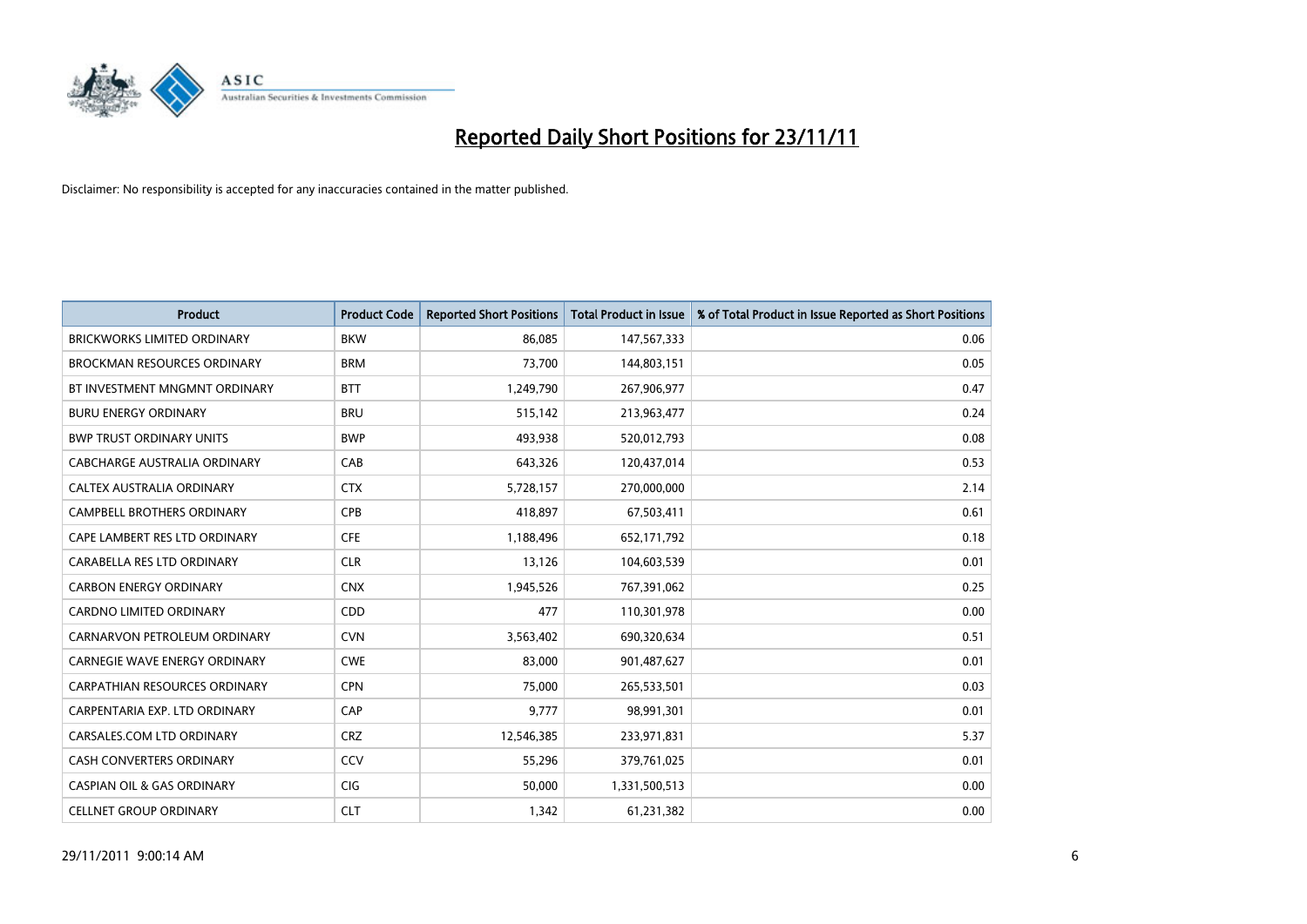

| <b>Product</b>                                | <b>Product Code</b> | <b>Reported Short Positions</b> | <b>Total Product in Issue</b> | % of Total Product in Issue Reported as Short Positions |
|-----------------------------------------------|---------------------|---------------------------------|-------------------------------|---------------------------------------------------------|
| CENTRAL PETROLEUM ORDINARY                    | <b>CTP</b>          | 11,455                          | 1,073,304,842                 | 0.00                                                    |
| CENTRO PROPERTIES UNITS/ORD STAPLED           | <b>CNP</b>          | 2,537                           | 972,414,514                   | 0.00                                                    |
| <b>CENTRO RETAIL GROUP STAPLED SECURITIES</b> | <b>CER</b>          | 821,182                         | 2,286,399,424                 | 0.03                                                    |
| CERAMIC FUEL CELLS ORDINARY                   | <b>CFU</b>          | 311,538                         | 1,262,577,415                 | 0.02                                                    |
| <b>CFS RETAIL PROPERTY UNITS</b>              | <b>CFX</b>          | 63,568,550                      | 2,839,591,911                 | 2.24                                                    |
| <b>CHALICE GOLD MINES ORDINARY</b>            | <b>CHN</b>          | 200                             | 250,030,886                   | 0.00                                                    |
| <b>CHALLENGER DIV.PRO. STAPLED UNITS</b>      | <b>CDI</b>          | 128,682                         | 888,390,542                   | 0.01                                                    |
| <b>CHALLENGER INFRAST, STAPLED UNITS</b>      | <b>CIF</b>          | 41,127                          | 316,223,785                   | 0.01                                                    |
| CHALLENGER LIMITED ORDINARY                   | <b>CGF</b>          | 4,484,545                       | 552,513,723                   | 0.82                                                    |
| <b>CHANDLER MACLEOD LTD ORDINARY</b>          | <b>CMG</b>          | 11,970                          | 466,466,720                   | 0.00                                                    |
| CHARTER HALL GROUP STAPLED US PROHIBIT.       | <b>CHC</b>          | 241,836                         | 308,040,283                   | 0.06                                                    |
| <b>CHARTER HALL OFFICE UNIT</b>               | CQO                 | 4,718,455                       | 493,319,730                   | 0.95                                                    |
| <b>CHARTER HALL RETAIL UNITS</b>              | <b>COR</b>          | 1,501,463                       | 299,628,571                   | 0.49                                                    |
| CHORUS LIMITED DEFERRED SETTLEMENT            | <b>CNU</b>          | 1,146,731                       | 384,941,400                   | 0.28                                                    |
| CITIGOLD CORP LTD ORDINARY                    | <b>CTO</b>          | 2,059,217                       | 1,105,078,301                 | 0.18                                                    |
| CLINUVEL PHARMACEUT. ORDINARY                 | <b>CUV</b>          | 4,127                           | 30,394,206                    | 0.01                                                    |
| <b>CLOUGH LIMITED ORDINARY</b>                | <b>CLO</b>          | 112,590                         | 769,416,269                   | 0.01                                                    |
| <b>COAL &amp; ALLIED ORDINARY</b>             | <b>CNA</b>          | 837                             | 86,584,735                    | 0.00                                                    |
| COAL OF AFRICA LTD ORDINARY                   | <b>CZA</b>          | 783,382                         | 611,960,610                   | 0.12                                                    |
| <b>COALSPUR MINES LTD ORDINARY</b>            | <b>CPL</b>          | 928.040                         | 579,768,744                   | 0.15                                                    |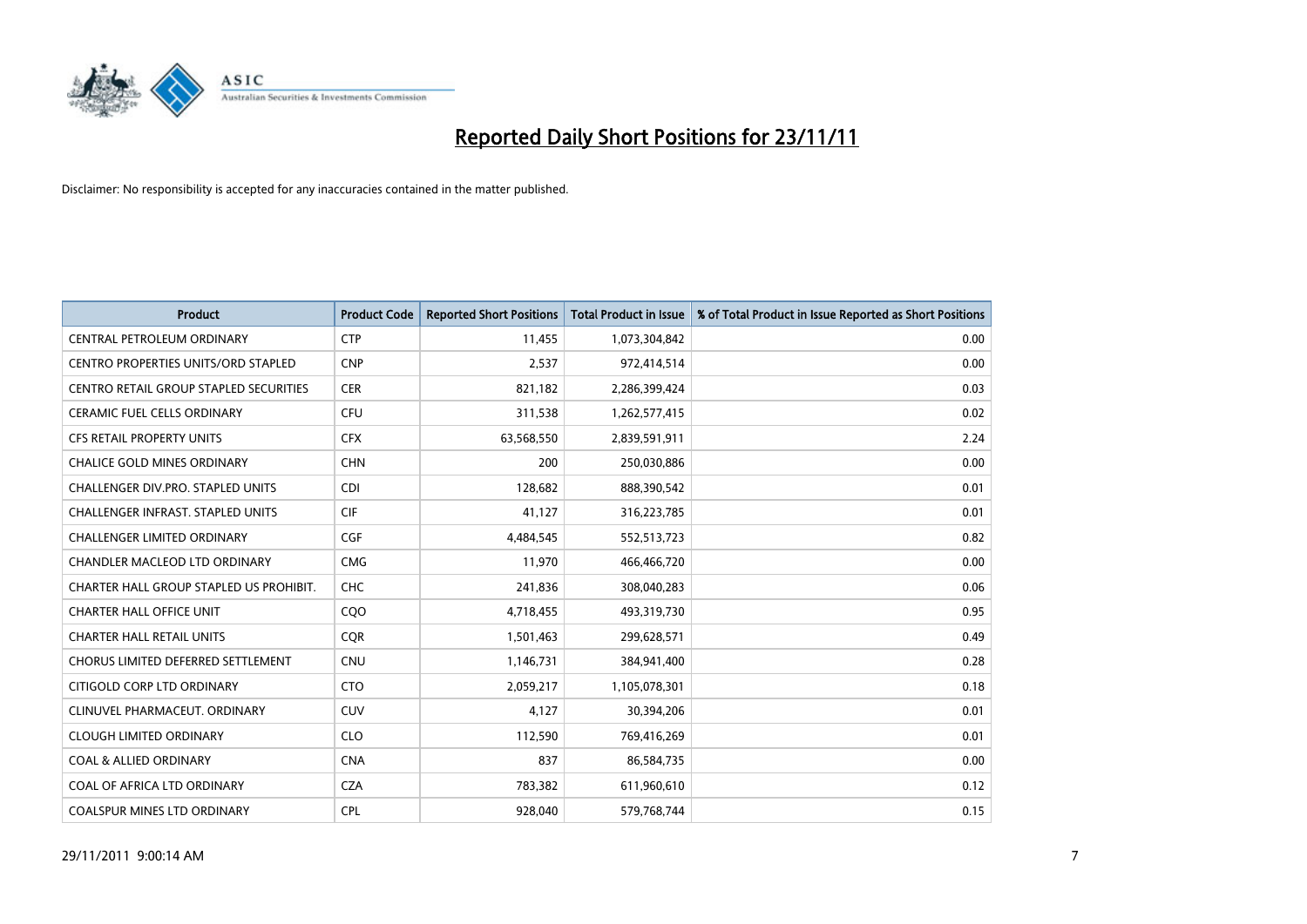

| <b>Product</b>                          | <b>Product Code</b> | <b>Reported Short Positions</b> | <b>Total Product in Issue</b> | % of Total Product in Issue Reported as Short Positions |
|-----------------------------------------|---------------------|---------------------------------|-------------------------------|---------------------------------------------------------|
| <b>COALWORKS LIMITED ORDINARY</b>       | <b>CWK</b>          | 4,000                           | 149,088,955                   | 0.00                                                    |
| COBAR CONSOLIDATED ORDINARY             | CCU                 | 64,626                          | 205,783,037                   | 0.03                                                    |
| COCA-COLA AMATIL ORDINARY               | <b>CCL</b>          | 9,345,930                       | 759,567,552                   | 1.21                                                    |
| COCHLEAR LIMITED ORDINARY               | <b>COH</b>          | 3,107,005                       | 56,902,433                    | 5.49                                                    |
| COCKATOO COAL ORDINARY                  | <b>COK</b>          | 6,731,738                       | 1,016,196,908                 | 0.65                                                    |
| <b>COKAL LTD ORDINARY</b>               | <b>CKA</b>          | 400,423                         | 132,245,134                   | 0.31                                                    |
| <b>COLLINS FOODS LTD ORDINARY</b>       | <b>CKF</b>          | 409.740                         | 93,000,003                    | 0.44                                                    |
| COMMONWEALTH BANK, ORDINARY             | <b>CBA</b>          | 27,254,879                      | 1,576,237,644                 | 1.71                                                    |
| COMMONWEALTH PROP ORDINARY UNITS        | <b>CPA</b>          | 24,962,573                      | 2,458,123,552                 | 1.02                                                    |
| <b>COMPASS RESOURCES ORDINARY</b>       | <b>CMR</b>          | 115,000                         | 1,403,744,100                 | 0.00                                                    |
| COMPUTERSHARE LTD ORDINARY              | <b>CPU</b>          | 4,181,402                       | 555,664,059                   | 0.73                                                    |
| CONSOLIDATED MEDIA, ORDINARY            | <b>CMI</b>          | 1,346,268                       | 561,834,996                   | 0.23                                                    |
| CONTANGO MICROCAP ORDINARY              | <b>CTN</b>          | 7,500                           | 147,467,406                   | 0.01                                                    |
| CONTINENTAL COAL LTD ORDINARY           | CCC                 | 48,735                          | 399,224,054                   | 0.01                                                    |
| <b>COOPER ENERGY LTD ORDINARY</b>       | <b>COE</b>          | 89,539                          | 292,576,001                   | 0.03                                                    |
| <b>COPPER STRIKE LTD ORDINARY</b>       | <b>CSE</b>          | 714                             | 129,455,571                   | 0.00                                                    |
| <b>CORDLIFE LIMITED ORDINARY</b>        | CBB                 |                                 | 150,887,354                   | 0.00                                                    |
| COUNT FINANCIAL ORDINARY                | COU                 | 427,842                         | 262,282,684                   | 0.16                                                    |
| <b>CREDIT CORP GROUP ORDINARY</b>       | <b>CCP</b>          | 5,012                           | 45,571,114                    | 0.01                                                    |
| <b>CROMWELL PROP STAPLED SECURITIES</b> | <b>CMW</b>          | 1,970,809                       | 968,904,031                   | 0.20                                                    |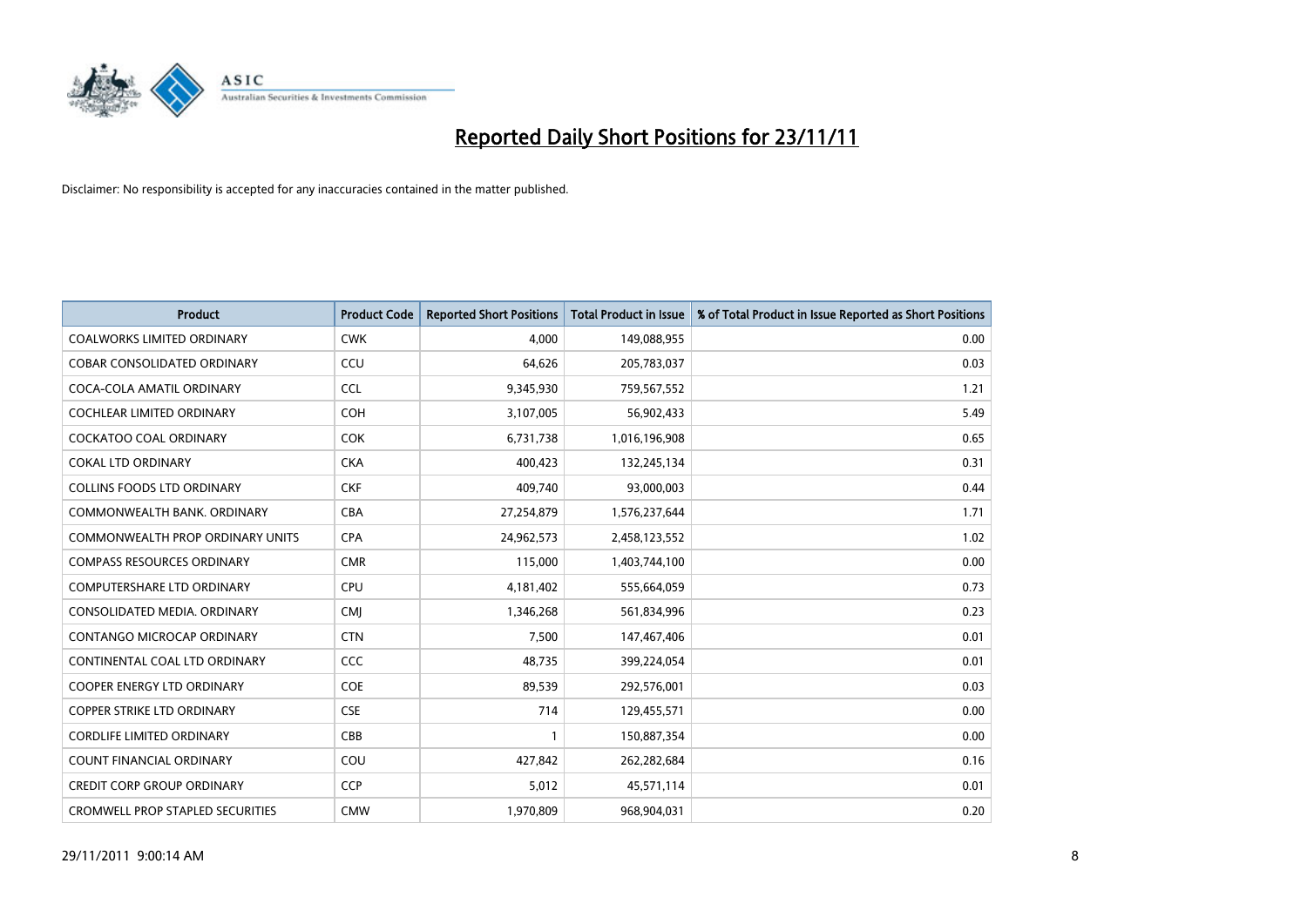

| <b>Product</b>                     | <b>Product Code</b> | <b>Reported Short Positions</b> | <b>Total Product in Issue</b> | % of Total Product in Issue Reported as Short Positions |
|------------------------------------|---------------------|---------------------------------|-------------------------------|---------------------------------------------------------|
| <b>CROWN LIMITED ORDINARY</b>      | <b>CWN</b>          | 903,656                         | 728,394,185                   | 0.11                                                    |
| <b>CSG LIMITED ORDINARY</b>        | CSV                 | 584,048                         | 282,567,499                   | 0.21                                                    |
| <b>CSL LIMITED ORDINARY</b>        | <b>CSL</b>          | 6,387,756                       | 525,052,639                   | 1.19                                                    |
| <b>CSR LIMITED ORDINARY</b>        | <b>CSR</b>          | 20,352,303                      | 506,000,315                   | 4.02                                                    |
| <b>CUDECO LIMITED ORDINARY</b>     | CDU                 | 1,633,480                       | 159,849,865                   | 1.02                                                    |
| <b>CUSTOMERS LIMITED ORDINARY</b>  | <b>CUS</b>          | 17,480                          | 134,869,357                   | 0.01                                                    |
| DART ENERGY LTD ORDINARY           | <b>DTE</b>          | 4.691.689                       | 734,931,470                   | 0.65                                                    |
| DATA#3 LIMITED DEFERRED SETTLEMENT | <b>DTLDA</b>        | 223                             | 153,974,950                   | 0.00                                                    |
| DAVID JONES LIMITED ORDINARY       | <b>DIS</b>          | 52,559,937                      | 524,940,325                   | 10.00                                                   |
| DECMIL GROUP LIMITED ORDINARY      | <b>DCG</b>          | 63,740                          | 124,269,568                   | 0.04                                                    |
| DEEP YELLOW LIMITED ORDINARY       | <b>DYL</b>          | 15,876                          | 1,128,506,403                 | 0.00                                                    |
| DEVINE LIMITED ORDINARY            | <b>DVN</b>          | 1,011                           | 158,730,556                   | 0.00                                                    |
| DEXUS PROPERTY GROUP STAPLED UNITS | <b>DXS</b>          | 13,292,203                      | 4,839,024,176                 | 0.26                                                    |
| DISCOVERY METALS LTD ORDINARY      | <b>DML</b>          | 6,283,485                       | 439,128,231                   | 1.43                                                    |
| DOMINO PIZZA ENTERPR ORDINARY      | <b>DMP</b>          | 40,065                          | 69,174,674                    | 0.06                                                    |
| DOWNER EDI LIMITED ORDINARY        | <b>DOW</b>          | 6,378,670                       | 429,100,296                   | 1.47                                                    |
| DRILLSEARCH ENERGY ORDINARY        | <b>DLS</b>          | 471,326                         | 305,176,742                   | 0.15                                                    |
| DUET GROUP STAPLED US PROHIBIT.    | <b>DUE</b>          | 8,715,611                       | 1,091,628,341                 | 0.79                                                    |
| <b>DULUXGROUP LIMITED ORDINARY</b> | <b>DLX</b>          | 11,236,803                      | 367,456,259                   | 3.05                                                    |
| ECHO ENTERTAINMENT ORDINARY        | EGP                 | 6,091,308                       | 688,019,737                   | 0.89                                                    |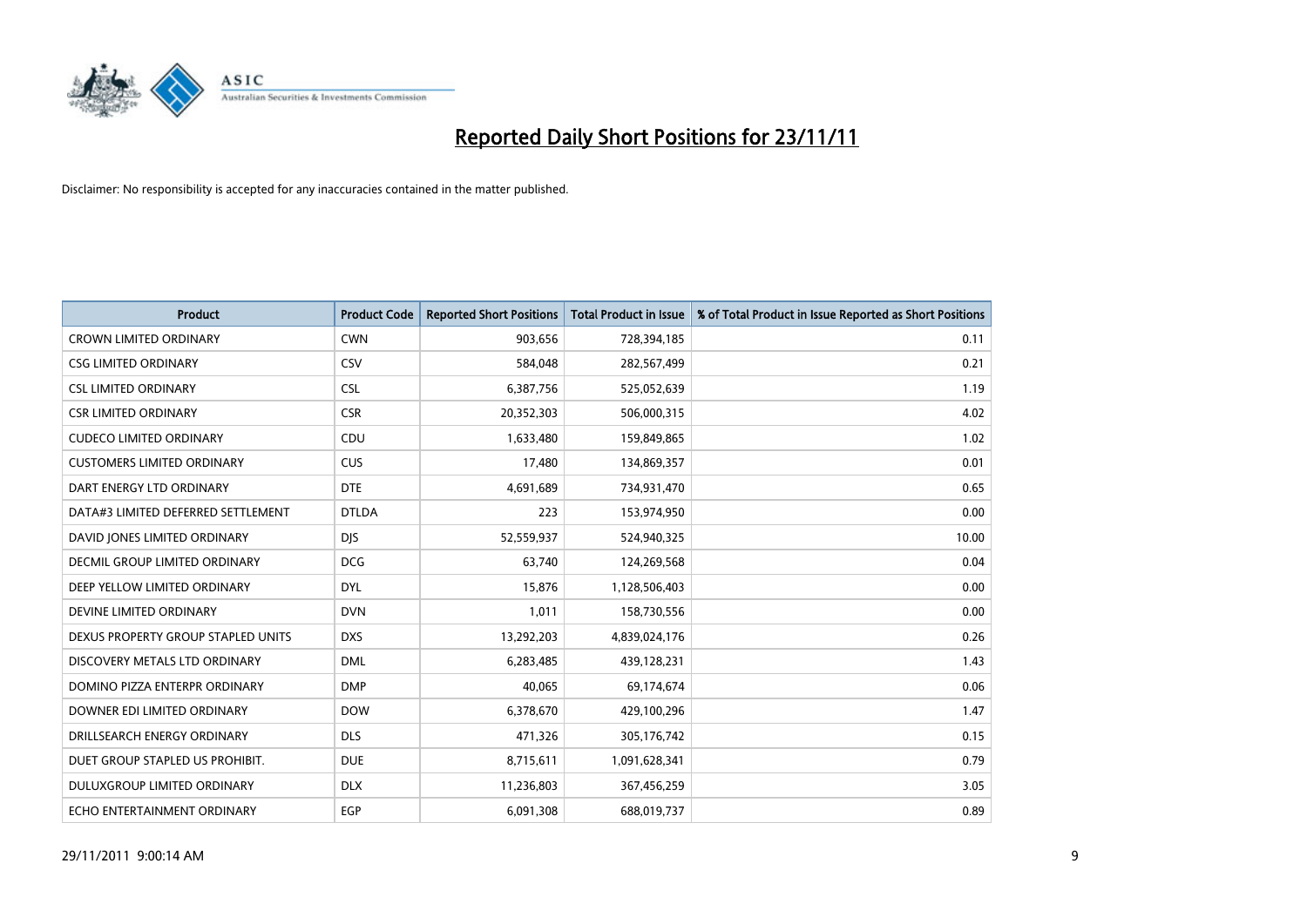

| <b>Product</b>                        | <b>Product Code</b> | <b>Reported Short Positions</b> | <b>Total Product in Issue</b> | % of Total Product in Issue Reported as Short Positions |
|---------------------------------------|---------------------|---------------------------------|-------------------------------|---------------------------------------------------------|
| <b>ELDERS LIMITED ORDINARY</b>        | <b>ELD</b>          | 15,473,632                      | 448,598,480                   | 3.44                                                    |
| ELDORADO GOLD CORP CDI 1:1            | EAU                 | 22,346                          | 9,672,394                     | 0.23                                                    |
| ELEMENTAL MINERALS ORDINARY           | <b>ELM</b>          | 245,757                         | 224,241,064                   | 0.11                                                    |
| ELEMENTOS LIMITED ORDINARY            | <b>ELT</b>          | 16                              | 77,068,979                    | 0.00                                                    |
| ELIXIR PETROLEUM LTD ORDINARY         | <b>EXR</b>          | 324,400                         | 217,288,472                   | 0.15                                                    |
| <b>EMECO HOLDINGS ORDINARY</b>        | <b>EHL</b>          | 1,508,994                       | 631,237,586                   | 0.24                                                    |
| ENERGY RESOURCES ORDINARY 'A'         | <b>ERA</b>          | 5,399,911                       | 517,725,062                   | 1.03                                                    |
| <b>ENERGY WORLD CORPOR, ORDINARY</b>  | <b>EWC</b>          | 16,743,669                      | 1,734,166,672                 | 0.96                                                    |
| <b>ENTEK ENERGY LTD ORDINARY</b>      | ETE                 | 489,903                         | 510,657,387                   | 0.10                                                    |
| <b>ENTELLECT LIMITED ORDINARY</b>     | <b>ESN</b>          | 464,050                         | 985,337,932                   | 0.05                                                    |
| <b>ENVESTRA LIMITED ORDINARY</b>      | <b>ENV</b>          | 3,489,384                       | 1,547,890,032                 | 0.22                                                    |
| EQUATORIAL RES LTD ORDINARY           | <b>EQX</b>          | 4,021                           | 113,048,553                   | 0.00                                                    |
| EVOLUTION MINING LTD ORDINARY         | <b>EVN</b>          | 1,145,707                       | 669,728,769                   | 0.16                                                    |
| EXOMA ENERGY LIMITED ORDINARY         | <b>EXE</b>          | 281,678                         | 417,357,759                   | 0.07                                                    |
| <b>EXTRACT RESOURCES ORDINARY</b>     | <b>EXT</b>          | 453,677                         | 251,159,163                   | 0.16                                                    |
| FAIRFAX MEDIA LTD ORDINARY            | <b>FXI</b>          | 290,497,131                     | 2,351,955,725                 | 12.37                                                   |
| FAR LTD ORDINARY                      | <b>FAR</b>          | 21,000,000                      | 2,047,960,054                 | 1.03                                                    |
| FISHER & PAYKEL APP. ORDINARY         | <b>FPA</b>          | 18,298                          | 724,235,162                   | 0.00                                                    |
| FKP PROPERTY GROUP STAPLED SECURITIES | <b>FKP</b>          | 21,981,815                      | 1,197,968,723                 | 1.81                                                    |
| FLEETWOOD CORP ORDINARY               | <b>FWD</b>          | 230,102                         | 58,757,144                    | 0.37                                                    |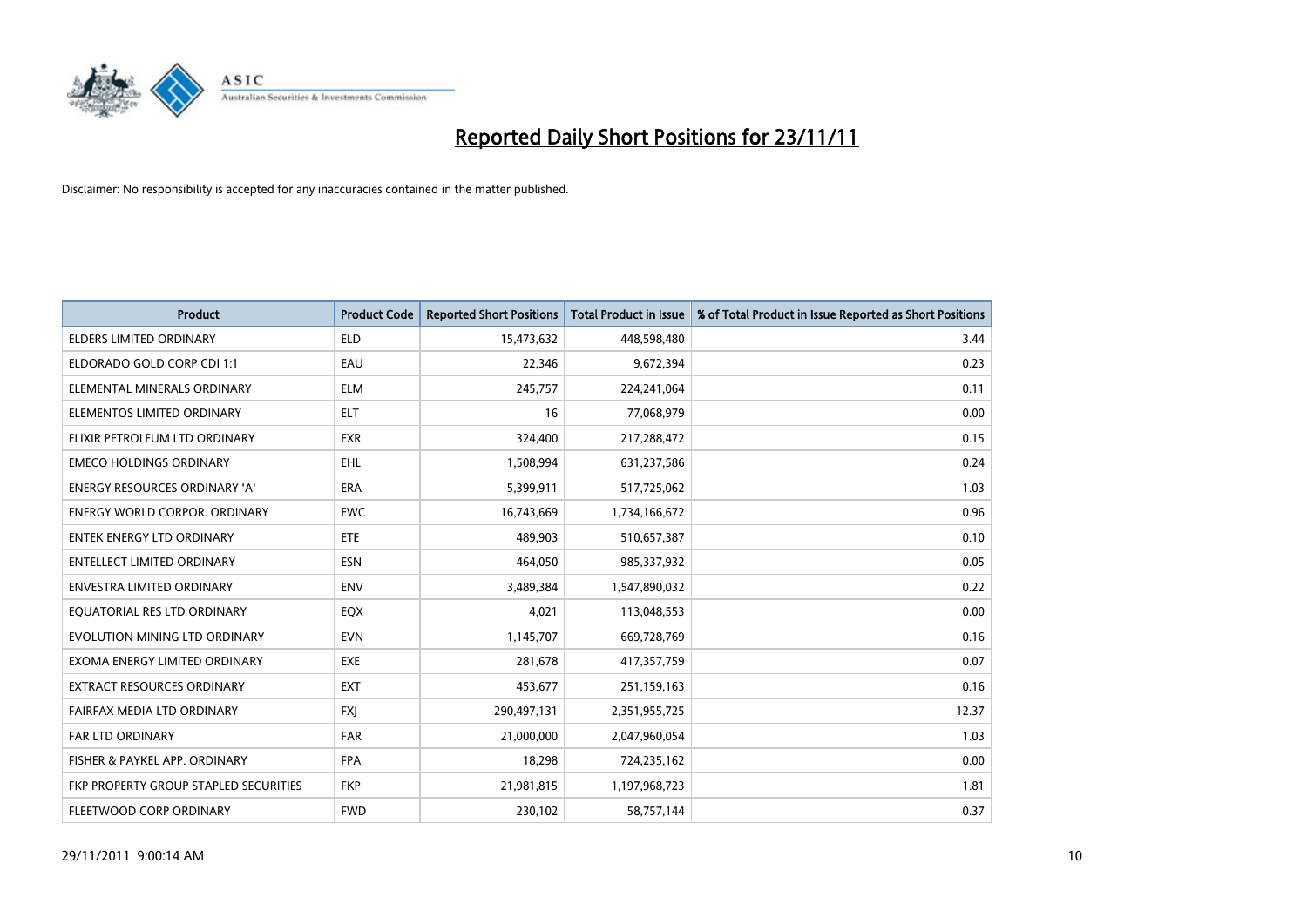

| <b>Product</b>                       | <b>Product Code</b> | <b>Reported Short Positions</b> | <b>Total Product in Issue</b> | % of Total Product in Issue Reported as Short Positions |
|--------------------------------------|---------------------|---------------------------------|-------------------------------|---------------------------------------------------------|
| FLETCHER BUILDING ORDINARY           | <b>FBU</b>          | 8,697,015                       | 680,739,504                   | 1.25                                                    |
| FLEXIGROUP LIMITED ORDINARY          | <b>FXL</b>          | 922,869                         | 277,862,586                   | 0.32                                                    |
| <b>FLIGHT CENTRE ORDINARY</b>        | <b>FLT</b>          | 8,278,991                       | 99,990,391                    | 8.27                                                    |
| FLINDERS MINES LTD ORDINARY          | <b>FMS</b>          | 21,666,066                      | 1,821,300,404                 | 1.18                                                    |
| <b>FOCUS MINERALS LTD ORDINARY</b>   | <b>FML</b>          | 3,275,748                       | 4,320,773,701                 | 0.06                                                    |
| <b>FORGE GROUP LIMITED ORDINARY</b>  | FGE                 | 101,335                         | 83,429,014                    | 0.12                                                    |
| FORTE ENERGY NL ORDINARY             | <b>FTE</b>          | 2,658,986                       | 695,589,311                   | 0.38                                                    |
| FORTESCUE METALS GRP ORDINARY        | <b>FMG</b>          | 60,368,950                      | 3,113,798,659                 | 1.87                                                    |
| <b>FOSTER'S GROUP ORDINARY</b>       | FGL                 | 11,745,560                      | 1,941,514,539                 | 0.59                                                    |
| FTD CORPORATION ORDINARY             | <b>FTD</b>          | 8,088                           | 36,474,593                    | 0.02                                                    |
| <b>FUNTASTIC LIMITED ORDINARY</b>    | <b>FUN</b>          | 322,528                         | 340,997,682                   | 0.09                                                    |
| <b>G.U.D. HOLDINGS ORDINARY</b>      | <b>GUD</b>          | 477,143                         | 70,107,387                    | 0.66                                                    |
| <b>GALAXY RESOURCES ORDINARY</b>     | <b>GXY</b>          | 2,656,858                       | 323,327,000                   | 0.81                                                    |
| <b>GEODYNAMICS LIMITED ORDINARY</b>  | GDY                 | 34,227                          | 337,942,224                   | 0.01                                                    |
| <b>GINDALBIE METALS LTD ORDINARY</b> | <b>GBG</b>          | 25,448,685                      | 1,135,565,349                 | 2.25                                                    |
| <b>GLOBAL MINING ORDINARY</b>        | <b>GMI</b>          | 8,951                           | 184,894,556                   | 0.00                                                    |
| <b>GLOUCESTER COAL ORDINARY</b>      | GCL                 | 819,400                         | 202,905,967                   | 0.41                                                    |
| <b>GME RESOURCES LTD ORDINARY</b>    | <b>GME</b>          | 800                             | 322,635,902                   | 0.00                                                    |
| <b>GOLD ONE INT LTD ORDINARY</b>     | GDO                 | 2,126,476                       | 809,324,408                   | 0.26                                                    |
| <b>GOLD ROAD RES LTD ORDINARY</b>    | <b>GOR</b>          | 139.015                         | 389,650,665                   | 0.04                                                    |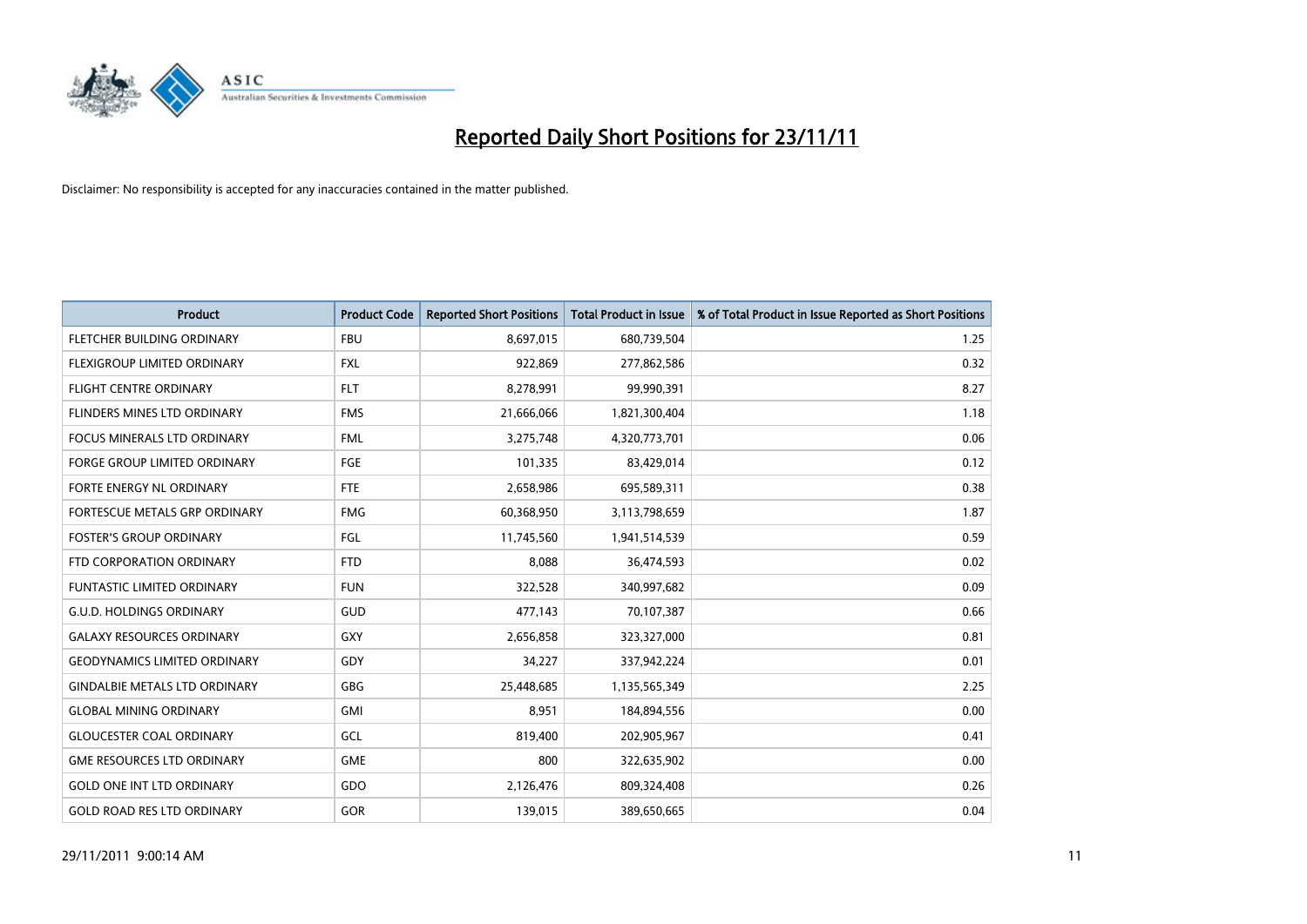

| <b>Product</b>                            | <b>Product Code</b> | <b>Reported Short Positions</b> | <b>Total Product in Issue</b> | % of Total Product in Issue Reported as Short Positions |
|-------------------------------------------|---------------------|---------------------------------|-------------------------------|---------------------------------------------------------|
| <b>GOLDEN WEST RESOURCE ORDINARY</b>      | <b>GWR</b>          | 1.617                           | 192,082,567                   | 0.00                                                    |
| <b>GOODMAN FIELDER. ORDINARY</b>          | <b>GFF</b>          | 53,030,145                      | 1,955,559,207                 | 2.70                                                    |
| <b>GOODMAN GROUP STAPLED US PROHIBIT.</b> | <b>GMG</b>          | 27,193,256                      | 7,394,907,651                 | 0.35                                                    |
| <b>GPT GROUP STAPLED SEC.</b>             | <b>GPT</b>          | 20,743,969                      | 1,832,934,340                 | 1.11                                                    |
| <b>GRAINCORP LIMITED A CLASS ORDINARY</b> | <b>GNC</b>          | 622,893                         | 198,318,900                   | 0.30                                                    |
| <b>GRANGE RESOURCES. ORDINARY</b>         | <b>GRR</b>          | 446,163                         | 1,153,937,134                 | 0.03                                                    |
| <b>GREENCAP LIMITED ORDINARY</b>          | GCG                 |                                 | 262,515,385                   | 0.00                                                    |
| <b>GREENLAND MIN EN LTD ORDINARY</b>      | GGG                 | 3,596,917                       | 410,407,582                   | 0.86                                                    |
| <b>GRYPHON MINERALS LTD ORDINARY</b>      | GRY                 | 2,923,992                       | 300,122,058                   | 0.97                                                    |
| <b>GUILDFORD COAL LTD ORDINARY</b>        | <b>GUF</b>          | 1,517,826                       | 219,654,168                   | 0.68                                                    |
| <b>GUINNESS PEAT GROUP. CDI 1:1</b>       | <b>GPG</b>          | 54                              | 279,637,888                   | 0.00                                                    |
| <b>GUNNS LIMITED ORDINARY</b>             | <b>GNS</b>          | 45,709,265                      | 848,401,559                   | 5.37                                                    |
| <b>GWA GROUP LTD ORDINARY</b>             | <b>GWA</b>          | 12,490,787                      | 301,525,014                   | 4.12                                                    |
| <b>HARVEY NORMAN ORDINARY</b>             | <b>HVN</b>          | 52,358,786                      | 1,062,316,784                 | 4.94                                                    |
| HASTIE GROUP LIMITED ORDINARY             | <b>HST</b>          | 502,684                         | 137,353,504                   | 0.36                                                    |
| HASTINGS DIVERSIFIED STAPLED SECURITY     | <b>HDF</b>          | 3,692,726                       | 530,001,072                   | 0.70                                                    |
| <b>HEARTWARE INT INC CDI 35:1</b>         | <b>HIN</b>          | 272,008                         | 48,598,550                    | 0.56                                                    |
| <b>HENDERSON GROUP CDI 1:1</b>            | <b>HGG</b>          | 13,348,882                      | 654,840,720                   | 2.03                                                    |
| HFA HOLDINGS LIMITED ORDINARY             | <b>HFA</b>          | 8,273                           | 117,332,831                   | 0.00                                                    |
| <b>HIGHLANDS PACIFIC ORDINARY</b>         | <b>HIG</b>          | 2,450,320                       | 686,082,148                   | 0.36                                                    |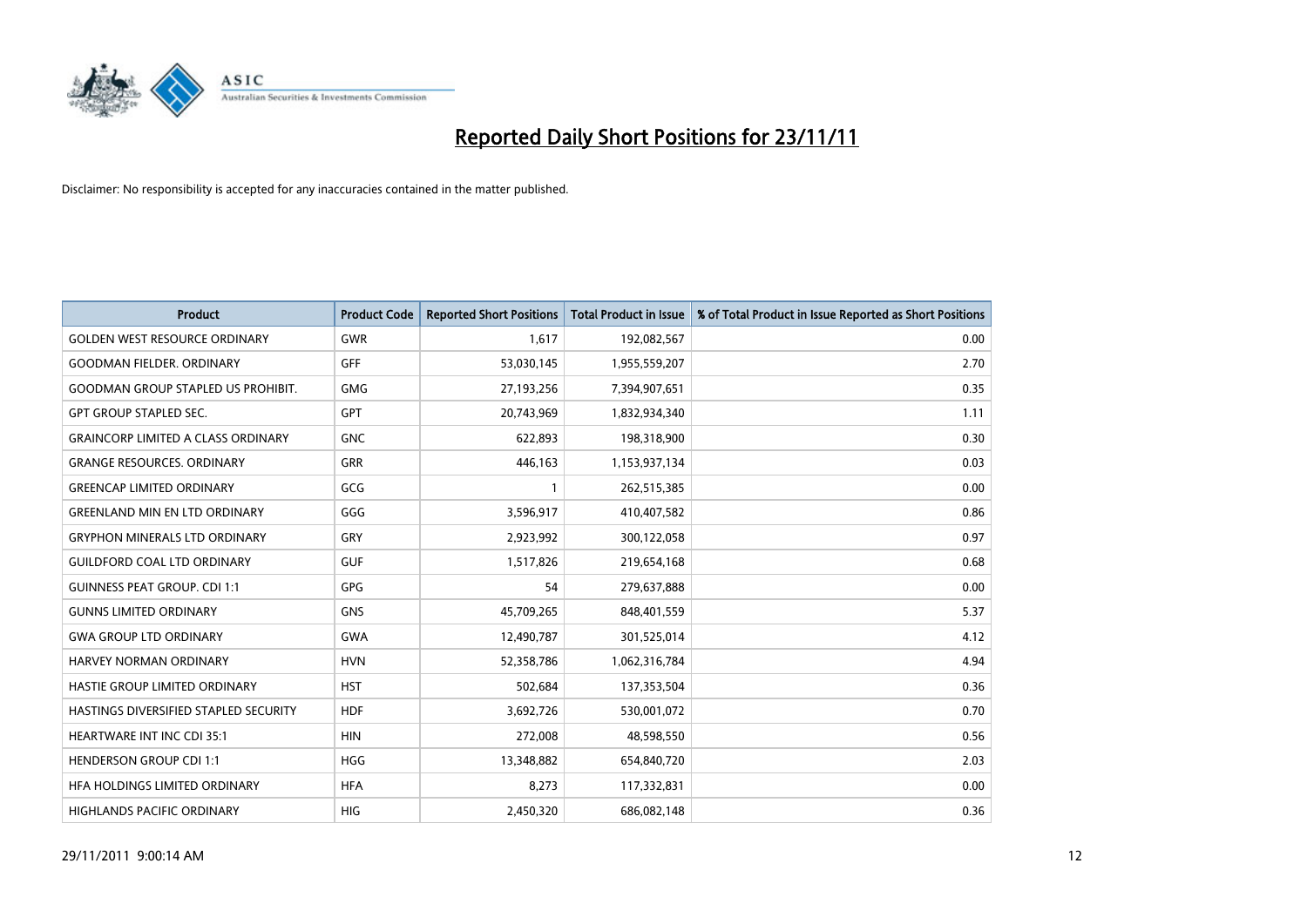

| <b>Product</b>                           | <b>Product Code</b> | <b>Reported Short Positions</b> | <b>Total Product in Issue</b> | % of Total Product in Issue Reported as Short Positions |
|------------------------------------------|---------------------|---------------------------------|-------------------------------|---------------------------------------------------------|
| HILLGROVE RES LTD ORDINARY               | <b>HGO</b>          | 3,836,683                       | 793,698,575                   | 0.48                                                    |
| HILLS HOLDINGS LTD ORDINARY              | <b>HIL</b>          | 3,932,216                       | 247,364,903                   | 1.58                                                    |
| HORIZON OIL LIMITED ORDINARY             | <b>HZN</b>          | 16,730,466                      | 1,130,811,515                 | 1.48                                                    |
| HUNNU COAL LIMITED ORDINARY              | <b>HUN</b>          | 22,813                          | 218,565,002                   | 0.00                                                    |
| <b>ICON ENERGY LIMITED ORDINARY</b>      | <b>ICN</b>          | 2,830                           | 469,301,394                   | 0.00                                                    |
| <b>IINET LIMITED ORDINARY</b>            | <b>IIN</b>          | 118,734                         | 149,464,119                   | 0.08                                                    |
| ILUKA RESOURCES ORDINARY                 | ILU                 | 3,372,860                       | 418,700,517                   | 0.80                                                    |
| <b>IMDEX LIMITED ORDINARY</b>            | <b>IMD</b>          | 646.478                         | 204,447,435                   | 0.30                                                    |
| IMF (AUSTRALIA) LTD ORDINARY             | <b>IMF</b>          | 329,821                         | 123,828,193                   | 0.26                                                    |
| <b>IMX RESOURCES LTD ORDINARY</b>        | <b>IXR</b>          | 20,000                          | 262,612,803                   | 0.01                                                    |
| <b>INCITEC PIVOT ORDINARY</b>            | IPL                 | 1,143,762                       | 1,628,730,107                 | 0.06                                                    |
| <b>INDEPENDENCE GROUP ORDINARY</b>       | <b>IGO</b>          | 5,146,820                       | 202,907,135                   | 2.54                                                    |
| <b>INDOPHIL RESOURCES ORDINARY</b>       | <b>IRN</b>          | 1,385,479                       | 995,437,860                   | 0.15                                                    |
| <b>INDUSTREA LIMITED ORDINARY</b>        | IDL                 | 954,035                         | 368,992,435                   | 0.26                                                    |
| <b>INFIGEN ENERGY STAPLED SECURITIES</b> | <b>IFN</b>          | 5,637,518                       | 762,265,972                   | 0.75                                                    |
| ING RE COM GROUP STAPLED SECURITIES      | ILF.                | 3,583                           | 441,029,194                   | 0.00                                                    |
| <b>INSURANCE AUSTRALIA ORDINARY</b>      | IAG                 | 9,220,937                       | 2,079,034,021                 | 0.43                                                    |
| <b>INTEGRA MINING LTD, ORDINARY</b>      | <b>IGR</b>          | 5,022,734                       | 843,743,881                   | 0.58                                                    |
| <b>INTREPID MINES ORDINARY</b>           | <b>IAU</b>          | 2,330,884                       | 523,118,005                   | 0.45                                                    |
| INVESTA OFFICE FUND STAPLED SECURITIES   | <b>IOF</b>          | 14,339,218                      | 2,657,463,999                 | 0.53                                                    |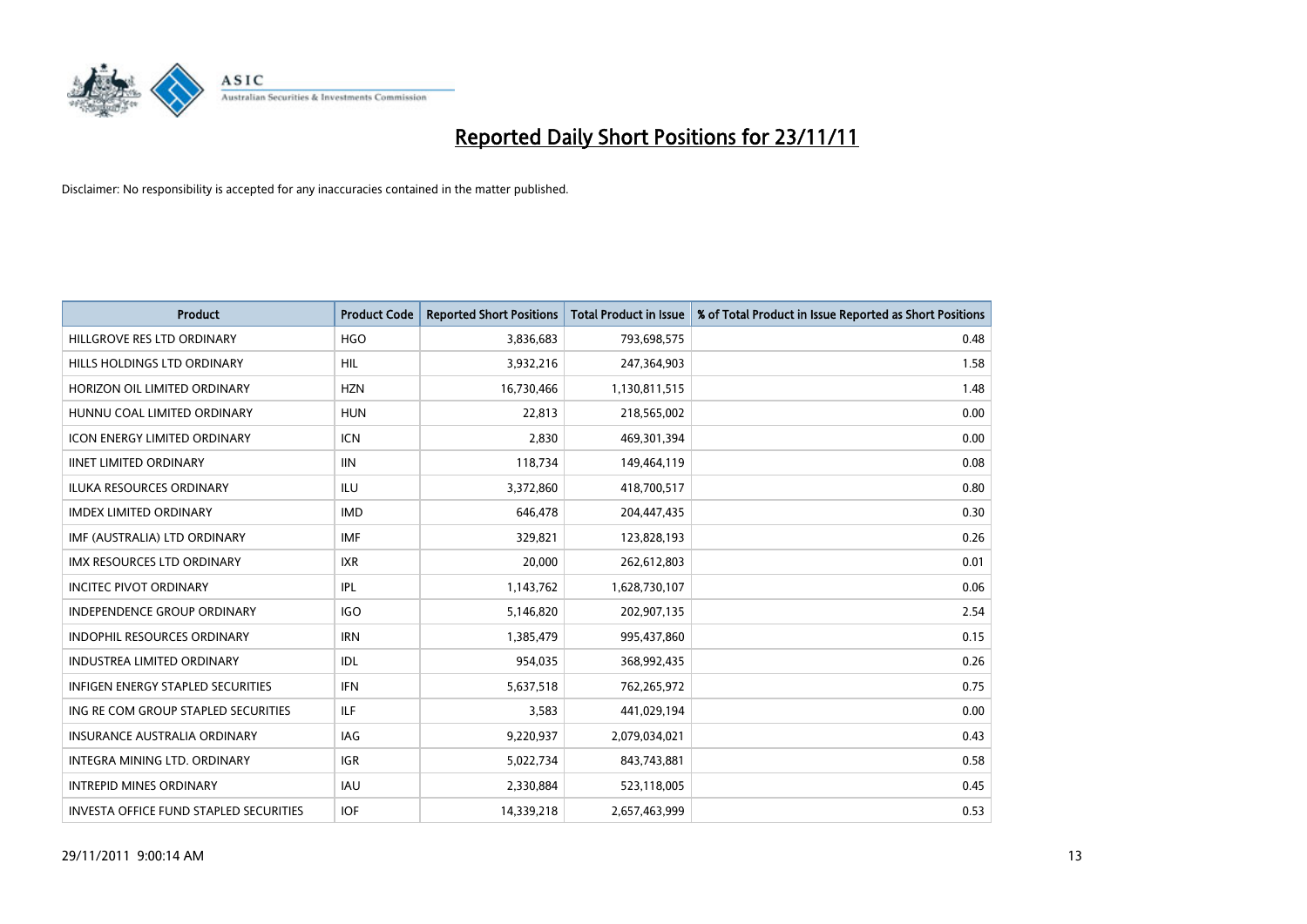

| <b>Product</b>                                  | <b>Product Code</b> | <b>Reported Short Positions</b> | <b>Total Product in Issue</b> | % of Total Product in Issue Reported as Short Positions |
|-------------------------------------------------|---------------------|---------------------------------|-------------------------------|---------------------------------------------------------|
| <b>INVOCARE LIMITED ORDINARY</b>                | <b>IVC</b>          | 1,282,457                       | 110,030,298                   | 1.15                                                    |
| ION LIMITED ORDINARY                            | <b>ION</b>          | 164,453                         | 256,365,105                   | 0.06                                                    |
| <b>IOOF HOLDINGS LTD ORDINARY</b>               | <b>IFL</b>          | 885,677                         | 229,794,395                   | 0.38                                                    |
| IRESS MARKET TECH. ORDINARY                     | <b>IRE</b>          | 1,386,211                       | 127,036,010                   | 1.08                                                    |
| <b>IRON ORE HOLDINGS ORDINARY</b>               | <b>IOH</b>          | 24,796                          | 166,087,005                   | 0.02                                                    |
| <b>ISHARES GLB CONSSTA CDI 1:1</b>              | X                   | 6,370                           | 4,750,000                     | 0.13                                                    |
| ISHARES MSCI AUS 200 ISHARES MSCI AUS 200       | IOZ.                | 74,092                          | 2,326,394                     | 3.18                                                    |
| ISHARES MSCI EM MKTS CDI 1:1                    | IEM                 | 25,899                          | 425,700,000                   | 0.01                                                    |
| ISHARES S&P HIGH DIV ISHARES S&P HIGH DIV       | <b>IHD</b>          | 99,992                          | 2,201,253                     | 4.54                                                    |
| ISHARES SMALL ORDS ISHARES SMALL ORDS           | ISO.                | 905,115                         | 5,401,916                     | 16.76                                                   |
| IVANHOE AUSTRALIA ORDINARY                      | <b>IVA</b>          | 568,797                         | 552,011,545                   | 0.09                                                    |
| <b>JAMES HARDIE INDUST CHESS DEPOSITARY INT</b> | <b>IHX</b>          | 19,390,264                      | 435,640,582                   | 4.44                                                    |
| <b>JAMESON RESOURCES ORDINARY</b>               | <b>JAL</b>          | 1,600,000                       | 106,528,865                   | 1.50                                                    |
| <b>JB HI-FI LIMITED ORDINARY</b>                | <b>IBH</b>          | 20,270,477                      | 98,833,643                    | 20.52                                                   |
| <b>KAGARA LTD ORDINARY</b>                      | <b>KZL</b>          | 12,079,484                      | 718,307,956                   | 1.68                                                    |
| KAROON GAS AUSTRALIA ORDINARY                   | <b>KAR</b>          | 3,902,784                       | 221,420,769                   | 1.74                                                    |
| KATHMANDU HOLD LTD ORDINARY                     | <b>KMD</b>          | 2,155,870                       | 200,000,000                   | 1.07                                                    |
| KEYBRIDGE CAPITAL ORDINARY                      | <b>KBC</b>          | 5,999                           | 172,070,564                   | 0.00                                                    |
| KIMBERLEY METALS LTD ORDINARY                   | <b>KBL</b>          | 1,820                           | 164,752,978                   | 0.00                                                    |
| KINGSGATE CONSOLID. ORDINARY                    | <b>KCN</b>          | 4,705,173                       | 139,123,167                   | 3.37                                                    |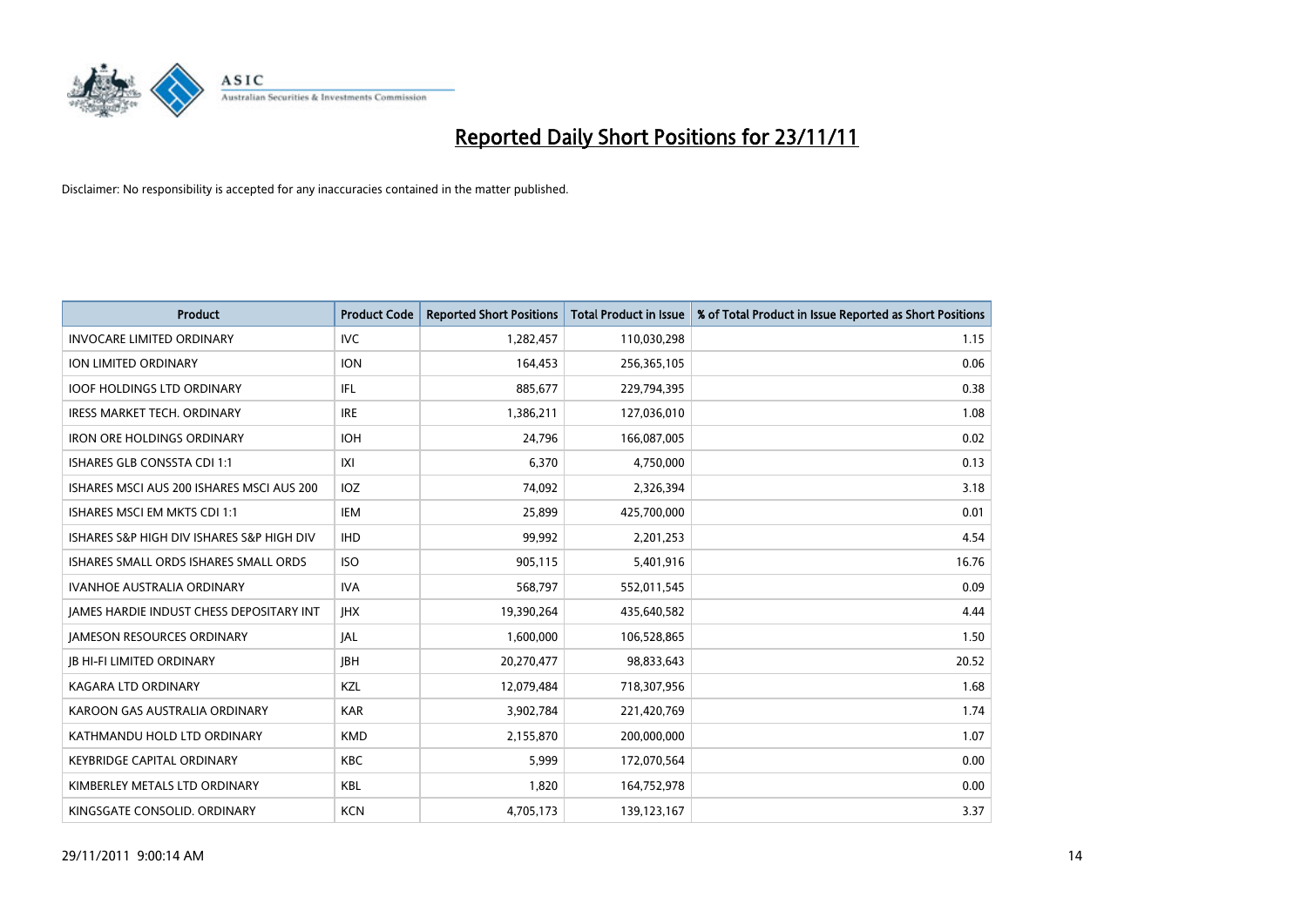

| <b>Product</b>                        | <b>Product Code</b> | <b>Reported Short Positions</b> | <b>Total Product in Issue</b> | % of Total Product in Issue Reported as Short Positions |
|---------------------------------------|---------------------|---------------------------------|-------------------------------|---------------------------------------------------------|
| KINGSROSE MINING LTD ORDINARY         | <b>KRM</b>          | 1,063,609                       | 267,448,726                   | 0.39                                                    |
| LEIGHTON HOLDINGS ORDINARY            | LEI                 | 7,304,930                       | 336,515,596                   | 2.14                                                    |
| LEND LEASE GROUP UNIT/ORD STAPLED     | LLC                 | 1,201,887                       | 571,804,090                   | 0.19                                                    |
| LINC ENERGY LTD ORDINARY              | <b>LNC</b>          | 6,397,827                       | 503,418,900                   | 1.25                                                    |
| LIQUEFIED NATURAL ORDINARY            | <b>LNG</b>          | 370,140                         | 267,699,015                   | 0.14                                                    |
| LYNAS CORPORATION ORDINARY            | <b>LYC</b>          | 111,554,809                     | 1,713,846,913                 | 6.46                                                    |
| M2 TELECOMMUNICATION ORDINARY         | <b>MTU</b>          | 79,205                          | 124,493,385                   | 0.05                                                    |
| MACARTHUR COAL ORDINARY               | <b>MCC</b>          | 783,800                         | 302,092,343                   | 0.25                                                    |
| <b>MACMAHON HOLDINGS ORDINARY</b>     | <b>MAH</b>          | 3,204,736                       | 738,631,705                   | 0.44                                                    |
| MACO ATLAS ROADS GRP ORDINARY STAPLED | <b>MOA</b>          | 13,244,113                      | 464,279,594                   | 2.87                                                    |
| MACQUARIE GROUP LTD ORDINARY          | <b>MOG</b>          | 5,751,834                       | 348,503,880                   | 1.61                                                    |
| MAP GROUP STAPLED US PROHIBIT.        | <b>MAP</b>          | 6,442,142                       | 1,861,210,782                 | 0.33                                                    |
| MARENGO MINING ORDINARY               | <b>MGO</b>          | 39,850                          | 1,002,399,863                 | 0.00                                                    |
| MATRIX C & E LTD ORDINARY             | <b>MCE</b>          | 420,716                         | 77,081,507                    | 0.53                                                    |
| MCMILLAN SHAKESPEARE ORDINARY         | <b>MMS</b>          | 10,085                          | 68,572,790                    | 0.01                                                    |
| MCPHERSON'S LTD ORDINARY              | <b>MCP</b>          | 12,008                          | 72,401,758                    | 0.02                                                    |
| MEDUSA MINING LTD ORDINARY            | <b>MML</b>          | 809,846                         | 188,827,911                   | 0.42                                                    |
| MELBOURNE IT LIMITED ORDINARY         | <b>MLB</b>          | 136,142                         | 81,352,178                    | 0.17                                                    |
| MEO AUSTRALIA LTD ORDINARY            | <b>MEO</b>          | 3,159,839                       | 539,913,260                   | 0.58                                                    |
| MERMAID MARINE ORDINARY               | <b>MRM</b>          | 536,961                         | 217,810,915                   | 0.24                                                    |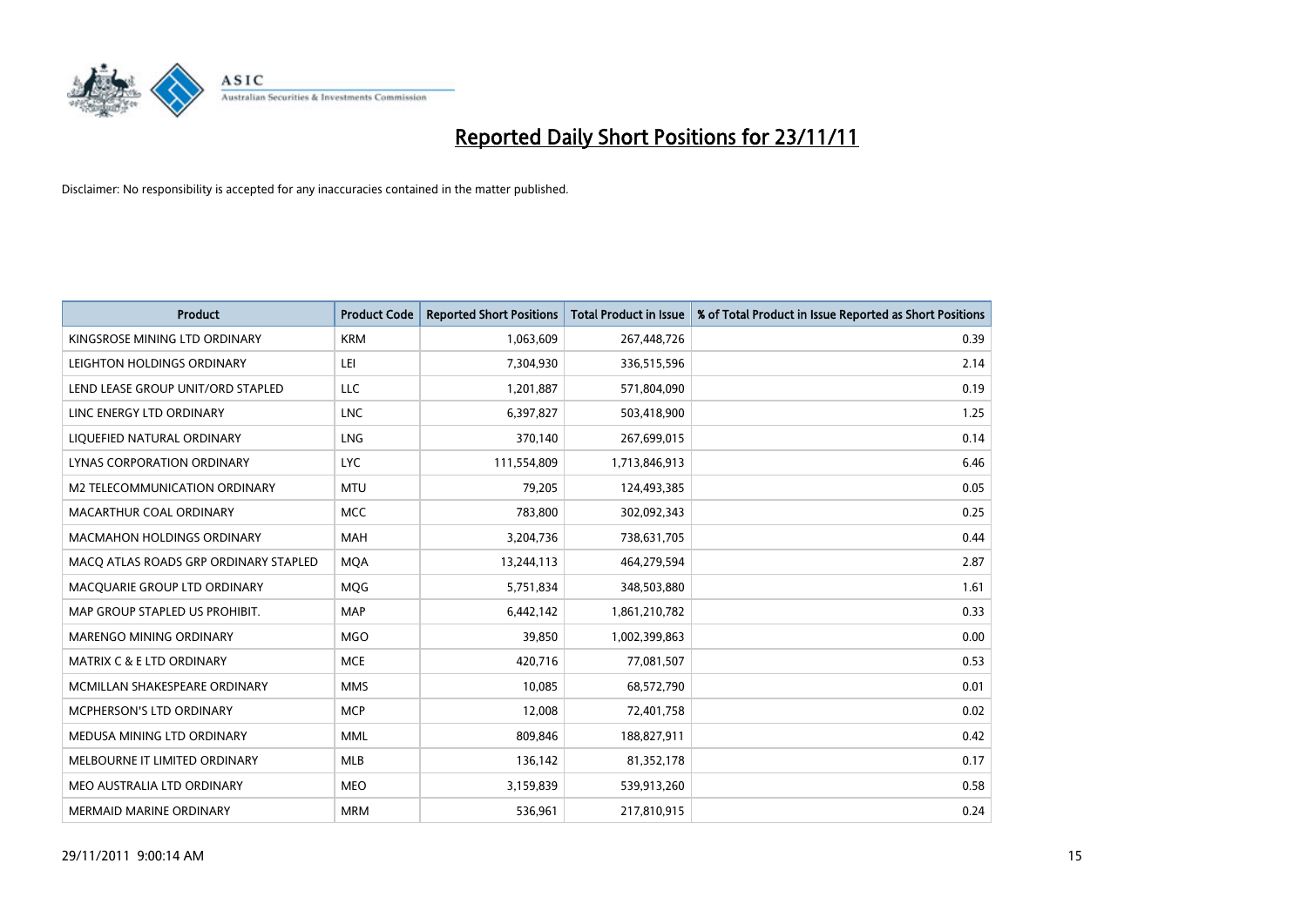

| <b>Product</b>                       | <b>Product Code</b> | <b>Reported Short Positions</b> | <b>Total Product in Issue</b> | % of Total Product in Issue Reported as Short Positions |
|--------------------------------------|---------------------|---------------------------------|-------------------------------|---------------------------------------------------------|
| MESOBLAST LIMITED ORDINARY           | <b>MSB</b>          | 7,938,638                       | 280,425,258                   | 2.83                                                    |
| METALS X LIMITED ORDINARY            | <b>MLX</b>          | 326,940                         | 1,330,804,811                 | 0.03                                                    |
| METCASH LIMITED ORDINARY             | <b>MTS</b>          | 28,867,157                      | 771,343,008                   | 3.71                                                    |
| METGASCO LIMITED ORDINARY            | <b>MEL</b>          | 235,435                         | 338,958,156                   | 0.07                                                    |
| METMINCO LIMITED ORDINARY            | <b>MNC</b>          | 3,717,476                       | 1,462,616,146                 | 0.25                                                    |
| MHM METALS LIMITED ORDINARY          | <b>MHM</b>          | 147,977                         | 102,552,013                   | 0.14                                                    |
| MICLYN EXP OFFSHR ORDINARY           | <b>MIO</b>          | 19,297                          | 274,618,684                   | 0.01                                                    |
| MINCOR RESOURCES NL ORDINARY         | <b>MCR</b>          | 1,087,774                       | 196,180,804                   | 0.54                                                    |
| MINEMAKERS LIMITED ORDINARY          | <b>MAK</b>          | 44,227                          | 227,540,432                   | 0.02                                                    |
| MINERAL DEPOSITS ORDINARY            | <b>MDL</b>          | 364,470                         | 83,538,786                    | 0.44                                                    |
| MINERAL RESOURCES. ORDINARY          | <b>MIN</b>          | 1,041,812                       | 184,376,989                   | 0.55                                                    |
| MIRABELA NICKEL LTD ORDINARY         | <b>MBN</b>          | 17,244,353                      | 491,781,237                   | 3.51                                                    |
| MIRVAC GROUP STAPLED SECURITIES      | <b>MGR</b>          | 23,941,839                      | 3,416,924,188                 | 0.69                                                    |
| MOLOPO ENERGY LTD ORDINARY           | <b>MPO</b>          | 1,712,244                       | 245,579,810                   | 0.70                                                    |
| MOLY MINES LIMITED ORDINARY          | <b>MOL</b>          | 12,287                          | 384,893,989                   | 0.00                                                    |
| MONADELPHOUS GROUP ORDINARY          | <b>MND</b>          | 1,770,645                       | 88,674,327                    | 2.00                                                    |
| MORTGAGE CHOICE LTD ORDINARY         | <b>MOC</b>          | 1,056,660                       | 119,948,255                   | 0.88                                                    |
| <b>MOUNT GIBSON IRON ORDINARY</b>    | <b>MGX</b>          | 8,953,219                       | 1,082,570,693                 | 0.84                                                    |
| MULTIPLEX SITES SITES                | <b>MXUPA</b>        | 22                              | 4,500,000                     | 0.00                                                    |
| <b>MURCHISON METALS LTD ORDINARY</b> | <b>MMX</b>          | 22,367,330                      | 442.437.524                   | 5.07                                                    |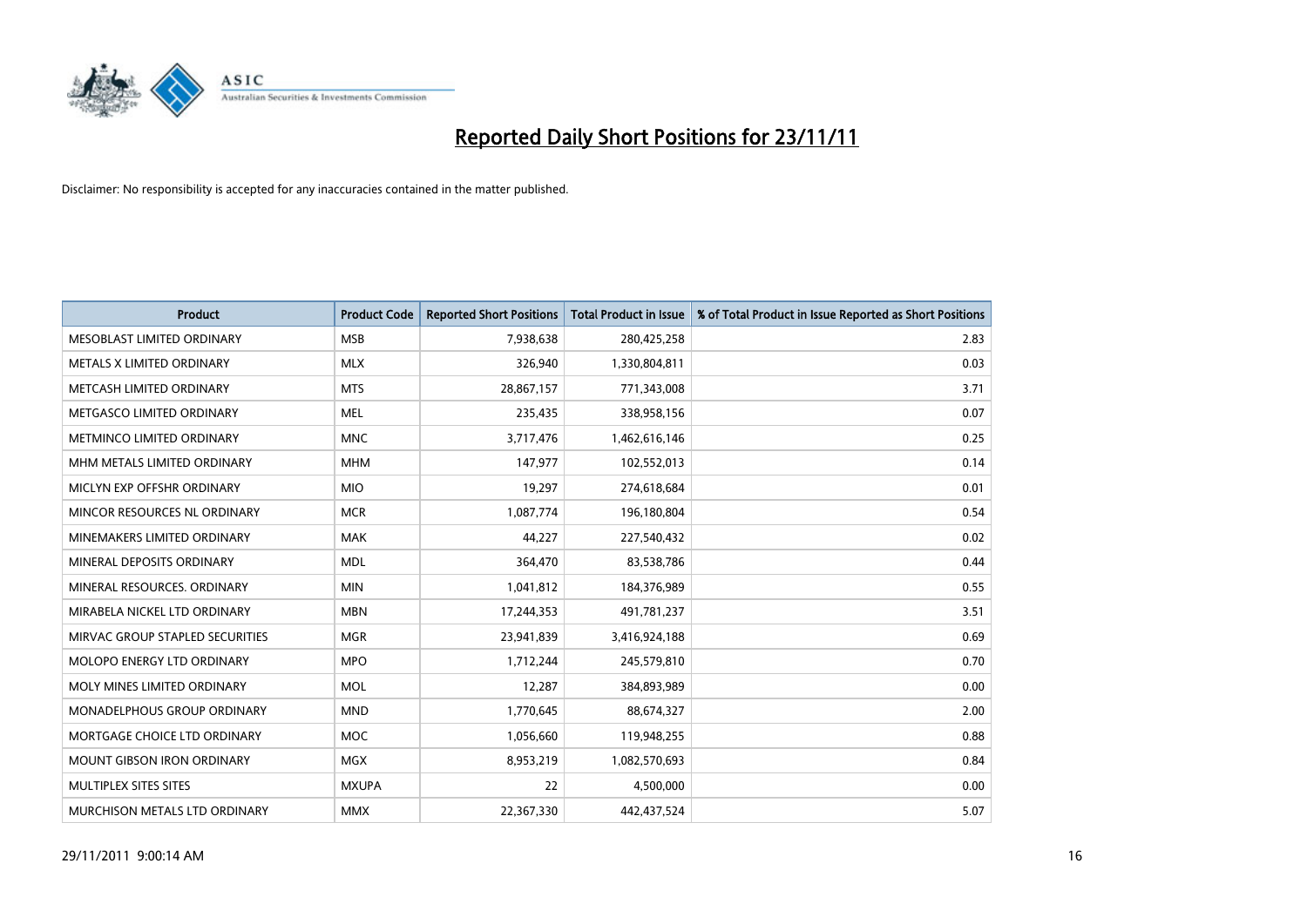

| <b>Product</b>                    | <b>Product Code</b> | <b>Reported Short Positions</b> | <b>Total Product in Issue</b> | % of Total Product in Issue Reported as Short Positions |
|-----------------------------------|---------------------|---------------------------------|-------------------------------|---------------------------------------------------------|
| <b>MYER HOLDINGS LTD ORDINARY</b> | <b>MYR</b>          | 59,172,376                      | 583,384,551                   | 10.12                                                   |
| MYSTATE LIMITED ORDINARY          | <b>MYS</b>          | 102,061                         | 67,463,454                    | 0.15                                                    |
| NATIONAL AUST. BANK ORDINARY      | <b>NAB</b>          | 22,383,388                      | 2,204,213,794                 | 0.98                                                    |
| NATURAL FUEL LIMITED ORDINARY     | <b>NFL</b>          | 1                               | 1,121,912                     | 0.00                                                    |
| NAVIGATOR RESOURCES ORDINARY      | <b>NAV</b>          | 500                             | 2,096,093,840                 | 0.00                                                    |
| NAVITAS LIMITED ORDINARY          | <b>NVT</b>          | 3,036,600                       | 375,318,628                   | 0.79                                                    |
| NEPTUNE MARINE ORDINARY           | <b>NMS</b>          | 182,253                         | 1,748,545,632                 | 0.01                                                    |
| NEW HOPE CORPORATION ORDINARY     | <b>NHC</b>          | 475,271                         | 830,230,549                   | 0.05                                                    |
| NEW STANDARD ENERGY ORDINARY      | <b>NSE</b>          | 256,385                         | 229,052,955                   | 0.11                                                    |
| NEWCREST MINING ORDINARY          | <b>NCM</b>          | 1,524,267                       | 765,495,616                   | 0.17                                                    |
| NEWS CORP A NON-VOTING CDI        | <b>NWSLV</b>        | 3,165,494                       | 1,710,039,545                 | 0.18                                                    |
| NEWS CORP B VOTING CDI            | <b>NWS</b>          | 3,535,267                       | 798,520,953                   | 0.42                                                    |
| NEXBIS LIMITED ORDINARY           | <b>NBS</b>          | 63,733                          | 798,356,704                   | 0.01                                                    |
| NEXUS ENERGY LIMITED ORDINARY     | <b>NXS</b>          | 7,073,934                       | 1,326,697,820                 | 0.54                                                    |
| NIB HOLDINGS LIMITED ORDINARY     | <b>NHF</b>          | 104,911                         | 466,733,110                   | 0.02                                                    |
| NIDO PETROLEUM ORDINARY           | <b>NDO</b>          | 681,890                         | 1,389,163,151                 | 0.05                                                    |
| NOBLE MINERAL RES ORDINARY        | <b>NMG</b>          | 1,062,644                       | 523,308,820                   | 0.20                                                    |
| NORTHERN IRON LTD ORDINARY        | <b>NFE</b>          | 803,980                         | 336,084,863                   | 0.23                                                    |
| NRW HOLDINGS LIMITED ORDINARY     | <b>NWH</b>          | 2,058,004                       | 278,888,011                   | 0.72                                                    |
| NUCOAL RESOURCES NL ORDINARY      | <b>NCR</b>          | 79,200                          | 441,150,707                   | 0.02                                                    |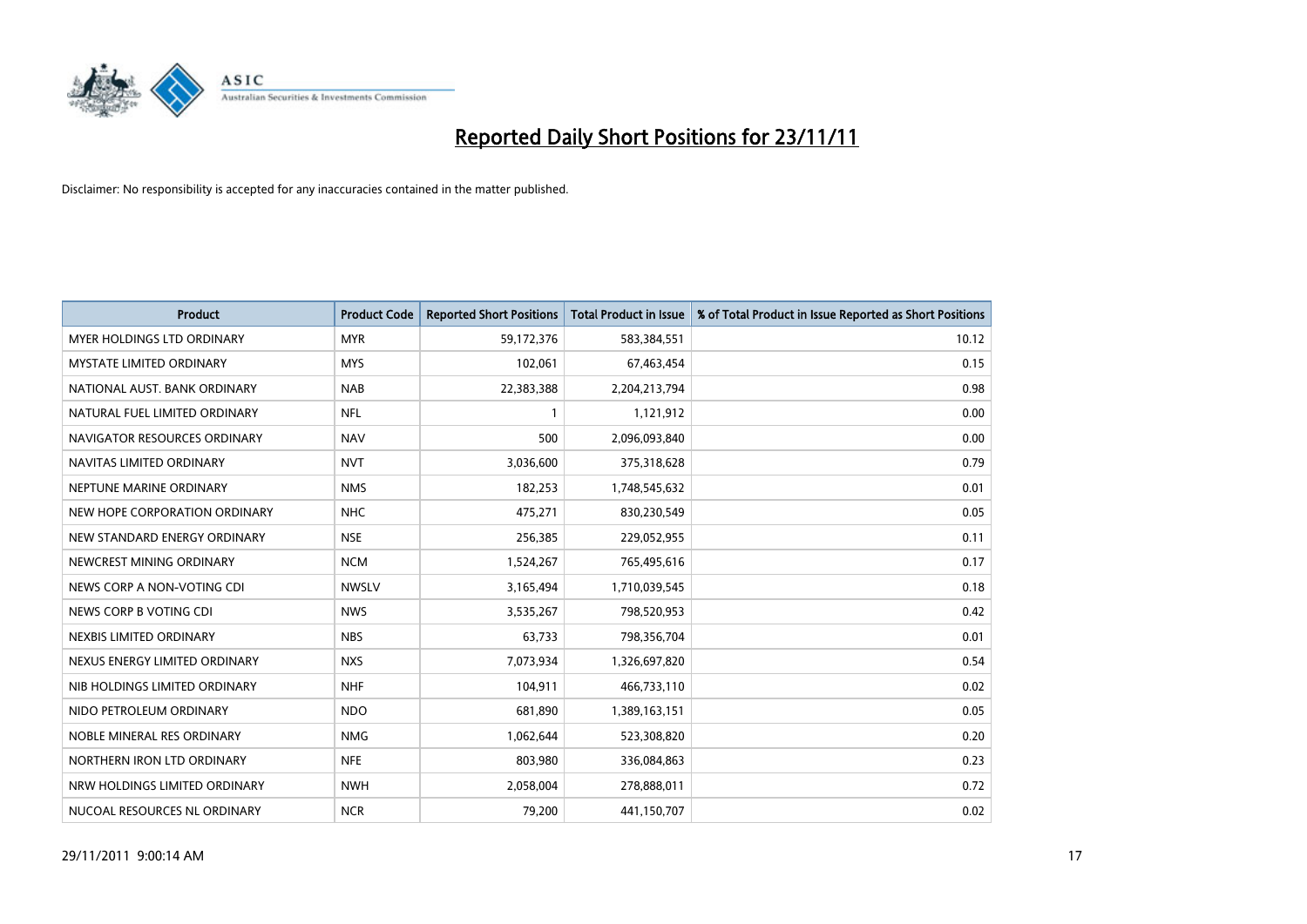

| <b>Product</b>                        | <b>Product Code</b> | <b>Reported Short Positions</b> | <b>Total Product in Issue</b> | % of Total Product in Issue Reported as Short Positions |
|---------------------------------------|---------------------|---------------------------------|-------------------------------|---------------------------------------------------------|
| NUFARM LIMITED ORDINARY               | <b>NUF</b>          | 4,013,600                       | 261,833,005                   | 1.55                                                    |
| OAKTON LIMITED ORDINARY               | <b>OKN</b>          | 638,423                         | 93,800,235                    | 0.68                                                    |
| OCEANAGOLD CORP. CHESS DEPOSITARY INT | <b>OGC</b>          | 955,025                         | 262,642,606                   | 0.34                                                    |
| OCEANIA CAPITAL LTD ORDINARY          | <b>OCP</b>          | 2,500                           | 91,921,295                    | 0.00                                                    |
| OIL SEARCH LTD ORDINARY               | <b>OSH</b>          | 8,031,023                       | 1,325,155,171                 | 0.59                                                    |
| OM HOLDINGS LIMITED ORDINARY          | OMH                 | 9,375,200                       | 504,105,150                   | 1.86                                                    |
| ONESTEEL LIMITED ORDINARY             | OST                 | 47,844,995                      | 1,342,393,583                 | 3.55                                                    |
| ORICA LIMITED ORDINARY                | ORI                 | 2,874,256                       | 363,966,570                   | 0.75                                                    |
| ORIGIN ENERGY ORDINARY                | <b>ORG</b>          | 3,348,915                       | 1,086,123,061                 | 0.30                                                    |
| OROCOBRE LIMITED ORDINARY             | <b>ORE</b>          | 217,066                         | 103,195,029                   | 0.21                                                    |
| OROTONGROUP LIMITED ORDINARY          | ORL                 | 5,935                           | 40,880,902                    | 0.01                                                    |
| OTTO ENERGY LIMITED ORDINARY          | OEL                 | 109,204                         | 1,138,290,071                 | 0.01                                                    |
| OZ MINERALS ORDINARY                  | OZL                 | 9,360,181                       | 316,690,008                   | 2.93                                                    |
| <b>PACIFIC BRANDS ORDINARY</b>        | <b>PBG</b>          | 8,039,966                       | 915,013,578                   | 0.89                                                    |
| PALADIN ENERGY LTD ORDINARY           | <b>PDN</b>          | 46,052,713                      | 835,429,464                   | 5.50                                                    |
| PANAUST LIMITED ORDINARY              | <b>PNA</b>          | 12,736,599                      | 593,892,185                   | 2.14                                                    |
| PANORAMIC RESOURCES ORDINARY          | PAN                 | 1,114,734                       | 207,050,710                   | 0.52                                                    |
| PAPERLINX LIMITED ORDINARY            | <b>PPX</b>          | 4,840,230                       | 609,280,761                   | 0.80                                                    |
| PAPILLON RES LTD ORDINARY             | <b>PIR</b>          | 781,762                         | 209,170,467                   | 0.37                                                    |
| PATTIES FOODS LTD ORDINARY            | PFL                 |                                 | 138,989,223                   | 0.00                                                    |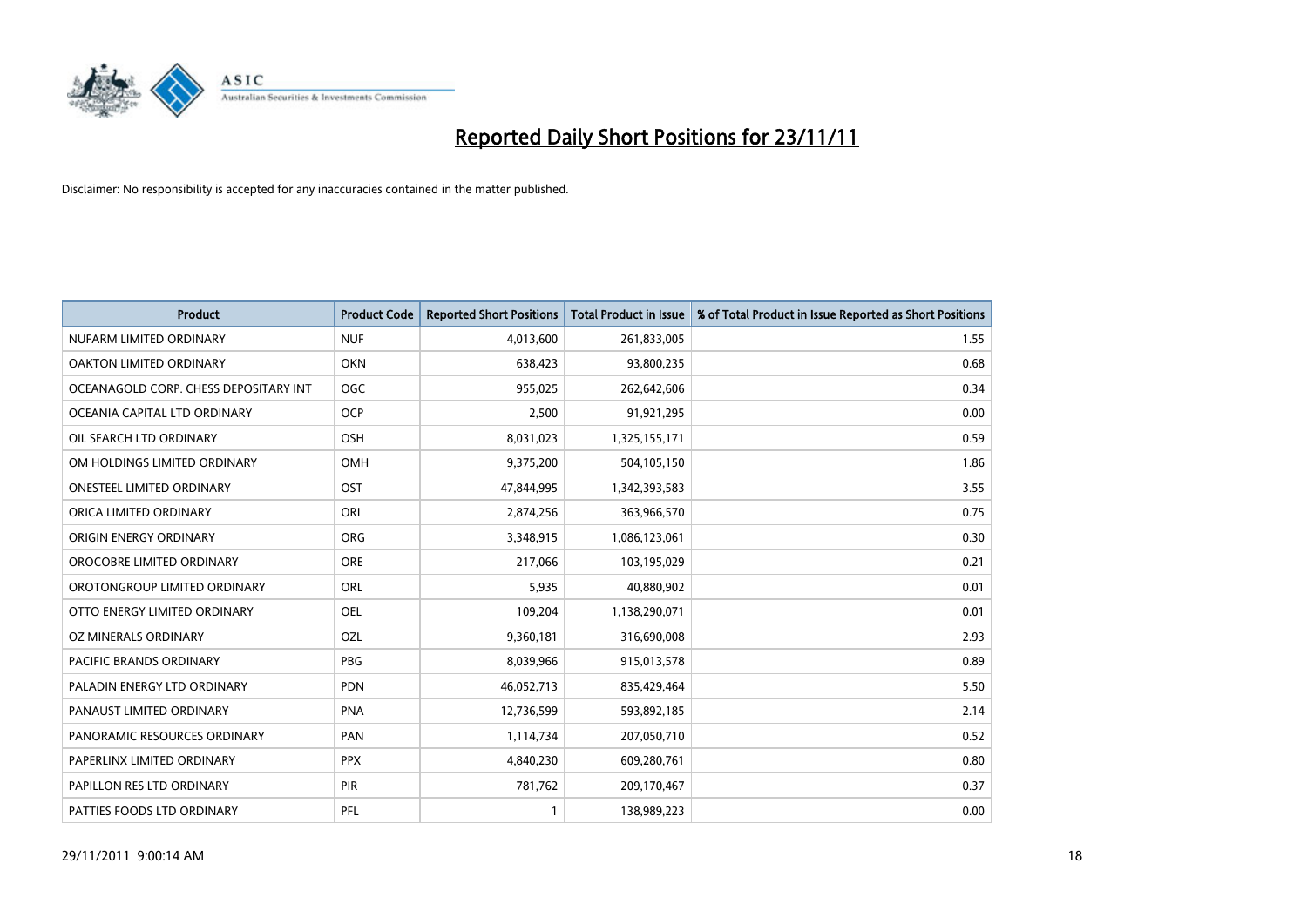

| <b>Product</b>                | <b>Product Code</b> | <b>Reported Short Positions</b> | <b>Total Product in Issue</b> | % of Total Product in Issue Reported as Short Positions |
|-------------------------------|---------------------|---------------------------------|-------------------------------|---------------------------------------------------------|
| PEET LIMITED ORDINARY         | <b>PPC</b>          | 606,164                         | 320,170,604                   | 0.20                                                    |
| PENINSULA ENERGY LTD ORDINARY | <b>PEN</b>          | 1,493,377                       | 2,135,490,443                 | 0.07                                                    |
| PERILYA LIMITED ORDINARY      | PEM                 | 3,154,733                       | 722,413,904                   | 0.43                                                    |
| PERPETUAL LIMITED ORDINARY    | <b>PPT</b>          | 2,833,757                       | 41,342,420                    | 6.84                                                    |
| PERSEUS MINING LTD ORDINARY   | PRU                 | 1,570,565                       | 455,827,088                   | 0.35                                                    |
| PETSEC ENERGY ORDINARY        | <b>PSA</b>          | 223,332                         | 231,283,622                   | 0.10                                                    |
| PHARMAXIS LTD ORDINARY        | <b>PXS</b>          | 2,031,810                       | 229,116,309                   | 0.89                                                    |
| PHOTON GROUP LTD ORDINARY     | PGA                 | 250,510                         | 1,540,886,866                 | 0.02                                                    |
| PLATINUM ASSET ORDINARY       | <b>PTM</b>          | 6,082,558                       | 561,347,878                   | 1.09                                                    |
| PLATINUM AUSTRALIA ORDINARY   | <b>PLA</b>          | 5,833,835                       | 417,130,039                   | 1.41                                                    |
| PLATINUM CAPITAL LTD ORDINARY | <b>PMC</b>          |                                 | 165,756,878                   | 0.00                                                    |
| PLUTON RESOURCES ORDINARY     | <b>PLV</b>          | 102                             | 227,338,688                   | 0.00                                                    |
| PMI GOLD CORP CDI 1:1         | <b>PVM</b>          | 30,931                          | 52,109,650                    | 0.06                                                    |
| PMP LIMITED ORDINARY          | <b>PMP</b>          | 427.393                         | 329,842,473                   | 0.13                                                    |
| PORT BOUVARD LIMITED ORDINARY | PBD                 | 6,754                           | 593,868,295                   | 0.00                                                    |
| PREMIER INVESTMENTS ORDINARY  | <b>PMV</b>          | 369,768                         | 155,062,831                   | 0.24                                                    |
| PRIMA BIOMED LTD ORDINARY     | PRR                 | 3,318,903                       | 1,016,226,155                 | 0.32                                                    |
| PRIMARY HEALTH CARE ORDINARY  | <b>PRY</b>          | 10,850,640                      | 500,336,679                   | 2.16                                                    |
| PRIME MEDIA GRP LTD ORDINARY  | <b>PRT</b>          | 989                             | 366,330,303                   | 0.00                                                    |
| PRIMEAG AUSTRALIA ORDINARY    | PAG                 | 42.788                          | 266.394.444                   | 0.01                                                    |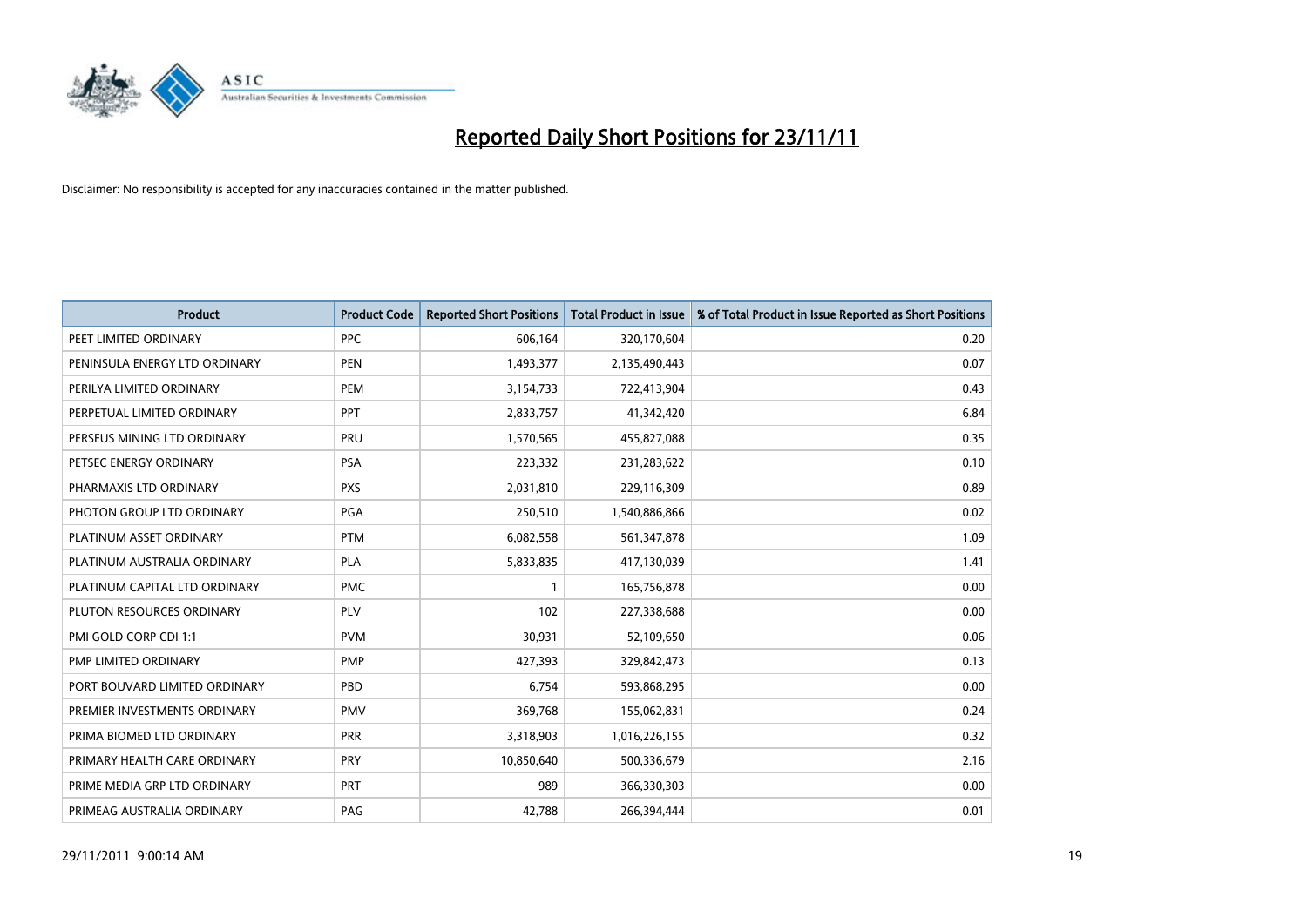

| <b>Product</b>                      | <b>Product Code</b> | <b>Reported Short Positions</b> | <b>Total Product in Issue</b> | % of Total Product in Issue Reported as Short Positions |
|-------------------------------------|---------------------|---------------------------------|-------------------------------|---------------------------------------------------------|
| PROGEN PHARMACEUTIC ORDINARY        | <b>PGL</b>          | 151,596                         | 24,709,097                    | 0.61                                                    |
| PROGRAMMED ORDINARY                 | <b>PRG</b>          | 525,531                         | 118,169,908                   | 0.44                                                    |
| <b>PSIVIDA CORP CDI 1:1</b>         | <b>PVA</b>          | 6,878                           | 8,689,940                     | 0.08                                                    |
| <b>QANTAS AIRWAYS ORDINARY</b>      | QAN                 | 32,841,079                      | 2,265,123,620                 | 1.45                                                    |
| <b>OBE INSURANCE GROUP ORDINARY</b> | <b>OBE</b>          | 25,057,656                      | 1,115,545,692                 | 2.22                                                    |
| OR NATIONAL LIMITED ORDINARY        | <b>ORN</b>          | 23,263,786                      | 2,440,000,000                 | 0.94                                                    |
| ORXPHARMA LTD ORDINARY              | <b>ORX</b>          | 350,000                         | 144,244,857                   | 0.24                                                    |
| <b>QUBE LOGISTICS HLDG ORDINARY</b> | <b>QUB</b>          | 178,099                         | 803,032,897                   | 0.01                                                    |
| RAMELIUS RESOURCES ORDINARY         | <b>RMS</b>          | 3,282,310                       | 326,556,273                   | 1.00                                                    |
| RAMSAY HEALTH CARE ORDINARY         | <b>RHC</b>          | 1,209,218                       | 202,081,252                   | 0.59                                                    |
| RANGE RESOURCES LTD ORDINARY        | <b>RRS</b>          | 173,544                         | 1,602,030,474                 | 0.01                                                    |
| <b>RCR TOMLINSON ORDINARY</b>       | <b>RCR</b>          | 68,067                          | 133,593,505                   | 0.05                                                    |
| <b>REA GROUP ORDINARY</b>           | <b>REA</b>          | 162,395                         | 131,714,699                   | 0.12                                                    |
| <b>RECKON LIMITED ORDINARY</b>      | <b>RKN</b>          | 844,500                         | 133,354,672                   | 0.63                                                    |
| RED 5 LIMITED ORDINARY              | <b>RED</b>          | 211,000                         | 1,283,674,237                 | 0.02                                                    |
| <b>RED FORK ENERGY ORDINARY</b>     | <b>RFE</b>          | 7,696                           | 269,769,853                   | 0.00                                                    |
| REDBANK ENERGY LTD ORDINARY         | <b>AEI</b>          | 19                              | 786,287                       | 0.00                                                    |
| REED RESOURCES LTD ORDINARY         | <b>RDR</b>          | 466,258                         | 264,742,501                   | 0.18                                                    |
| <b>REGIS RESOURCES ORDINARY</b>     | <b>RRL</b>          | 711,701                         | 434,457,441                   | 0.17                                                    |
| RESMED INC CDI 10:1                 | <b>RMD</b>          | 6,310,854                       | 1,556,242,300                 | 0.39                                                    |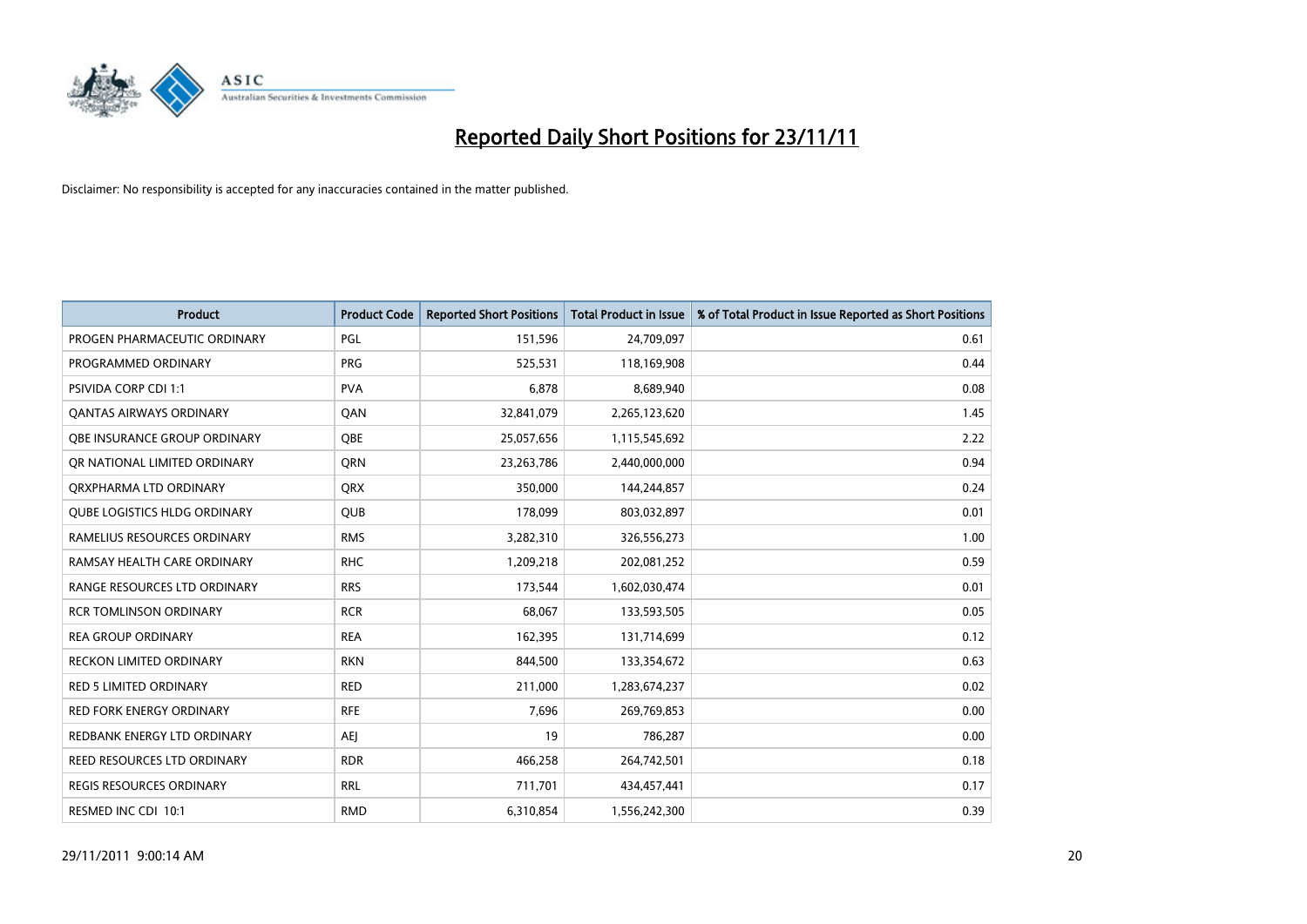

| <b>Product</b>                    | <b>Product Code</b> | <b>Reported Short Positions</b> | <b>Total Product in Issue</b> | % of Total Product in Issue Reported as Short Positions |
|-----------------------------------|---------------------|---------------------------------|-------------------------------|---------------------------------------------------------|
| <b>RESOLUTE MINING ORDINARY</b>   | <b>RSG</b>          | 3,971,895                       | 469,558,162                   | 0.85                                                    |
| RESOURCE GENERATION ORDINARY      | <b>RES</b>          | 375,811                         | 262,895,652                   | 0.14                                                    |
| RETAIL FOOD GROUP ORDINARY        | <b>RFG</b>          | 7.407                           | 108,229,282                   | 0.01                                                    |
| REVERSE CORP LIMITED ORDINARY     | <b>REF</b>          | 25,141                          | 92,382,175                    | 0.03                                                    |
| REX MINERALS LIMITED ORDINARY     | <b>RXM</b>          | 1,453,526                       | 153,635,519                   | 0.93                                                    |
| <b>RHG LIMITED ORDINARY</b>       | <b>RHG</b>          | 56,619                          | 308,483,177                   | 0.02                                                    |
| <b>RIALTO ENERGY ORDINARY</b>     | <b>RIA</b>          | 119,977                         | 375,006,264                   | 0.03                                                    |
| RIO TINTO LIMITED ORDINARY        | <b>RIO</b>          | 22,891,046                      | 435,758,720                   | 5.23                                                    |
| <b>RIVERCITY MOTORWAY STAPLED</b> | <b>RCY</b>          | 132,000                         | 957,010,115                   | 0.01                                                    |
| ROC OIL COMPANY ORDINARY          | <b>ROC</b>          | 2,400,905                       | 683,029,641                   | 0.35                                                    |
| ROYAL WOLF HOLDINGS ORDINARY      | <b>RWH</b>          | 60,000                          | 100,387,052                   | 0.06                                                    |
| SAI GLOBAL LIMITED ORDINARY       | SAI                 | 1,641,455                       | 202,259,037                   | 0.81                                                    |
| SALMAT LIMITED ORDINARY           | <b>SLM</b>          | 400,064                         | 159,802,174                   | 0.25                                                    |
| SAMSON OIL & GAS LTD ORDINARY     | SSN                 | 210,356                         | 1,750,183,770                 | 0.00                                                    |
| SANDFIRE RESOURCES ORDINARY       | <b>SFR</b>          | 2,433,125                       | 150,879,969                   | 1.58                                                    |
| <b>SANTOS LTD ORDINARY</b>        | <b>STO</b>          | 12,518,833                      | 940,837,864                   | 1.30                                                    |
| SARACEN MINERAL ORDINARY          | SAR                 | 815,311                         | 593,210,240                   | 0.13                                                    |
| SEDGMAN LIMITED ORDINARY          | <b>SDM</b>          | 318,034                         | 212,215,619                   | 0.15                                                    |
| SEEK LIMITED ORDINARY             | <b>SEK</b>          | 15,330,000                      | 337,079,207                   | 4.56                                                    |
| SELECT HARVESTS ORDINARY          | <b>SHV</b>          | 40,094                          | 56,392,664                    | 0.07                                                    |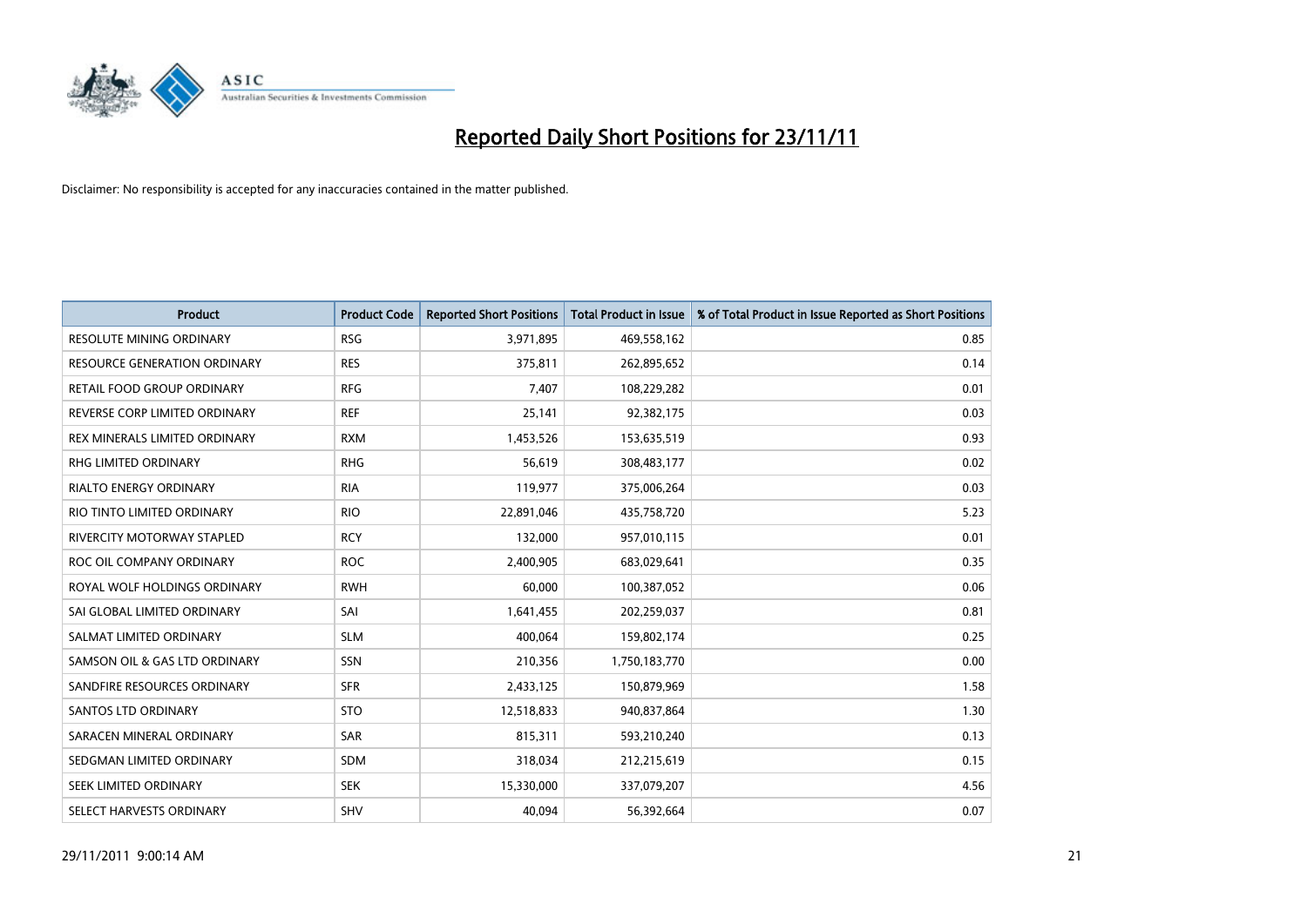

| <b>Product</b>                           | <b>Product Code</b> | <b>Reported Short Positions</b> | <b>Total Product in Issue</b> | % of Total Product in Issue Reported as Short Positions |
|------------------------------------------|---------------------|---------------------------------|-------------------------------|---------------------------------------------------------|
| SENETAS CORPORATION ORDINARY             | <b>SEN</b>          | 756,999                         | 463,105,195                   | 0.16                                                    |
| SENEX ENERGY LIMITED ORDINARY            | SXY                 | 400.000                         | 917,392,416                   | 0.04                                                    |
| SERVCORP LIMITED ORDINARY                | SRV                 | 26,183                          | 98,440,807                    | 0.03                                                    |
| SERVICE STREAM ORDINARY                  | <b>SSM</b>          | 344,663                         | 283,418,867                   | 0.12                                                    |
| SEVEN GROUP HOLDINGS CONV. RED. PREF.    | <b>SVWPA</b>        | 52,500                          | 4,963,640                     | 1.06                                                    |
| SEVEN GROUP HOLDINGS ORDINARY            | <b>SVW</b>          | 918,005                         | 306,410,281                   | 0.31                                                    |
| SEVEN WEST MEDIA LTD ORDINARY            | <b>SWM</b>          | 2,535,773                       | 645,719,542                   | 0.40                                                    |
| SIGMA PHARMACEUTICAL ORDINARY            | <b>SIP</b>          | 12,929,403                      | 1,178,626,572                 | 1.10                                                    |
| SILEX SYSTEMS ORDINARY                   | <b>SLX</b>          | 498,035                         | 170,133,997                   | 0.28                                                    |
| SILVER LAKE RESOURCE ORDINARY            | <b>SLR</b>          | 236,281                         | 185,702,828                   | 0.11                                                    |
| SIMS METAL MGMT LTD ORDINARY             | <b>SGM</b>          | 3,084,394                       | 207,193,497                   | 1.49                                                    |
| SINGAPORE TELECOMM. CHESS DEPOSITARY INT | SGT                 | 6,912,917                       | 188,667,418                   | 3.67                                                    |
| SIRIUS RESOURCES NL ORDINARY             | <b>SIR</b>          | 82,500                          | 137,134,586                   | 0.06                                                    |
| SIRTEX MEDICAL ORDINARY                  | <b>SRX</b>          | 2,339                           | 55,768,136                    | 0.00                                                    |
| SKILLED GROUP LTD ORDINARY               | <b>SKE</b>          | 44,251                          | 233, 243, 776                 | 0.01                                                    |
| SKY CITY ENTERTAIN, ORDINARY             | <b>SKC</b>          | 128                             | 576,958,340                   | 0.00                                                    |
| SMS MANAGEMENT, ORDINARY                 | <b>SMX</b>          | 110,422                         | 68,290,180                    | 0.16                                                    |
| SONIC HEALTHCARE ORDINARY                | <b>SHL</b>          | 5,888,967                       | 389,969,875                   | 1.51                                                    |
| SOUL PATTINSON (W.H) ORDINARY            | SOL                 | 464                             | 238,640,580                   | 0.00                                                    |
| SOUTH BOULDER MINES ORDINARY             | <b>STB</b>          | 105,250                         | 87,115,688                    | 0.12                                                    |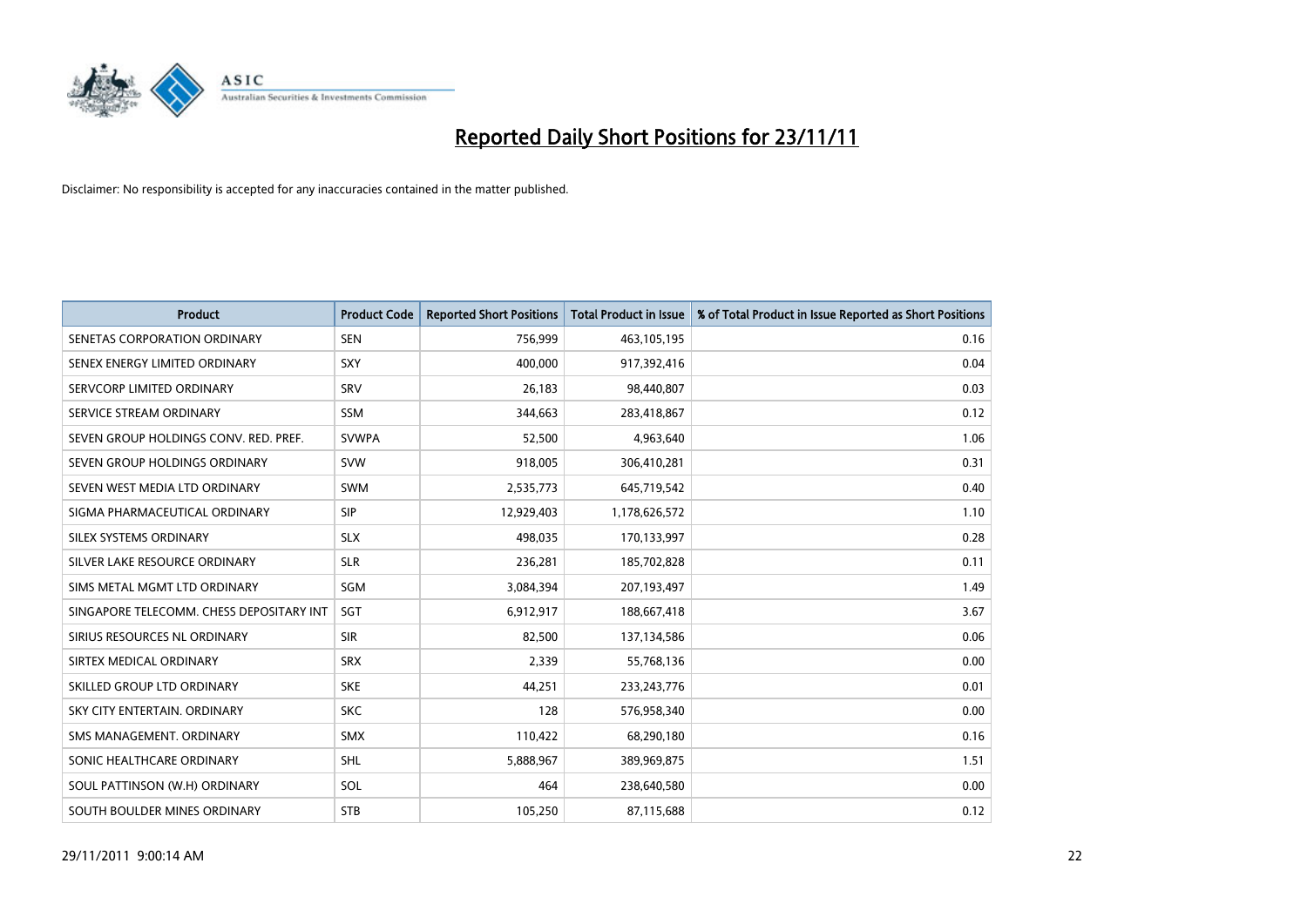

| <b>Product</b>                           | <b>Product Code</b> | <b>Reported Short Positions</b> | <b>Total Product in Issue</b> | % of Total Product in Issue Reported as Short Positions |
|------------------------------------------|---------------------|---------------------------------|-------------------------------|---------------------------------------------------------|
| SP AUSNET STAPLED SECURITIES             | SPN                 | 2,038,724                       | 2,850,932,204                 | 0.07                                                    |
| SPARK INFRASTRUCTURE STAPLED NOTE & UNIT | SKI                 | 16,438,926                      | 1,326,734,264                 | 1.23                                                    |
| SPDR 200 FUND ETF UNITS                  | <b>STW</b>          | 8                               | 52,578,556                    | 0.00                                                    |
| SPECIALTY FASHION ORDINARY               | <b>SFH</b>          | 596,318                         | 192,086,121                   | 0.31                                                    |
| SPOTLESS GROUP LTD ORDINARY              | SPT                 | 1,259,812                       | 265,454,407                   | 0.47                                                    |
| ST BARBARA LIMITED ORDINARY              | <b>SBM</b>          | 7,376,601                       | 325,615,389                   | 2.27                                                    |
| STAGING CONNECTIONS ORDINARY             | <b>STG</b>          | 2,917,189                       | 78,317,726                    | 3.72                                                    |
| STANMORE COAL LTD ORDINARY               | <b>SMR</b>          | 17,231                          | 89,791,402                    | 0.02                                                    |
| STARPHARMA HOLDINGS ORDINARY             | <b>SPL</b>          | 1,409,548                       | 277,794,020                   | 0.50                                                    |
| STH AMERICAN COR LTD ORDINARY            | SAY                 | 9.200                           | 257,785,604                   | 0.00                                                    |
| STHN CROSS MEDIA ORDINARY                | <b>SXL</b>          | 3,761,461                       | 705,766,444                   | 0.54                                                    |
| STOCKLAND UNITS/ORD STAPLED              | SGP                 | 22,035,058                      | 2,338,995,230                 | 0.90                                                    |
| STRAITS RES LTD. ORDINARY                | SRO                 | 485.465                         | 324,796,141                   | 0.15                                                    |
| STW COMMUNICATIONS ORDINARY              | SGN                 | 274,618                         | 363,702,471                   | 0.07                                                    |
| SUNCORP GROUP LTD ORDINARY               | <b>SUN</b>          | 10,327,661                      | 1,286,600,980                 | 0.78                                                    |
| SUNDANCE ENERGY ORDINARY                 | <b>SEA</b>          | 167,328                         | 277,098,474                   | 0.06                                                    |
| SUNDANCE RESOURCES ORDINARY              | <b>SDL</b>          | 5,513,880                       | 2,902,422,169                 | 0.18                                                    |
| SUNLAND GROUP LTD ORDINARY               | <b>SDG</b>          | 38,698                          | 201,578,526                   | 0.02                                                    |
| SUPER RET REP LTD ORDINARY               | <b>SUL</b>          | 2,335,521                       | 185,306,121                   | 1.25                                                    |
| SWICK MINING ORDINARY                    | <b>SWK</b>          | 1.548                           | 236,724,970                   | 0.00                                                    |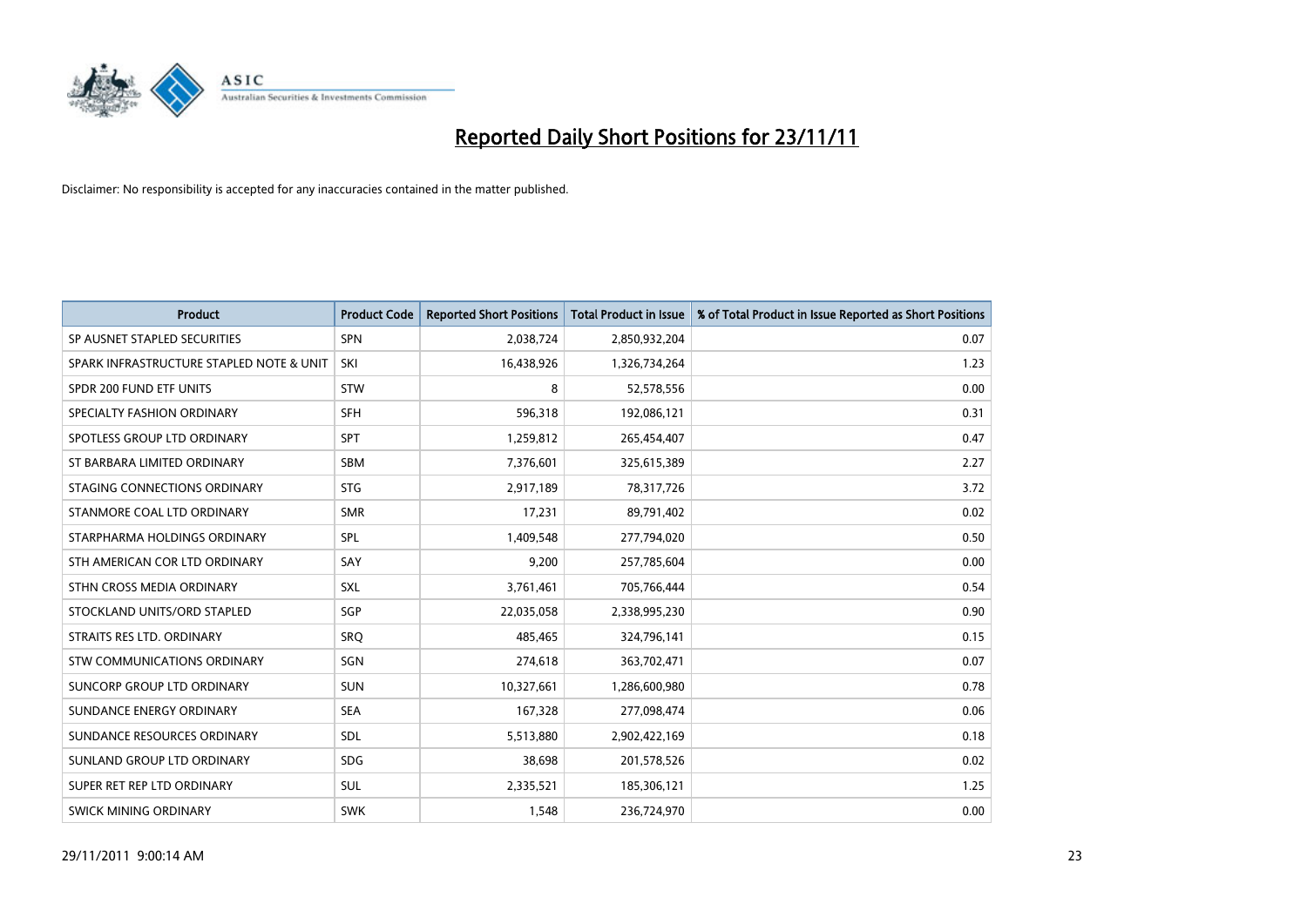

| <b>Product</b>                       | <b>Product Code</b> | <b>Reported Short Positions</b> | <b>Total Product in Issue</b> | % of Total Product in Issue Reported as Short Positions |
|--------------------------------------|---------------------|---------------------------------|-------------------------------|---------------------------------------------------------|
| SYMEX HOLDINGS ORDINARY              | <b>SYM</b>          | 6,633                           | 191,593,493                   | 0.00                                                    |
| <b>TABCORP HOLDINGS LTD ORDINARY</b> | <b>TAH</b>          | 5,142,134                       | 712,805,880                   | 0.71                                                    |
| <b>TALENT2 INTERNATION ORDINARY</b>  | <b>TWO</b>          | $\overline{7}$                  | 147,349,701                   | 0.00                                                    |
| TAP OIL LIMITED ORDINARY             | <b>TAP</b>          | 3,168,597                       | 240,995,311                   | 1.31                                                    |
| TASSAL GROUP LIMITED ORDINARY        | <b>TGR</b>          | 66,826                          | 146,304,404                   | 0.04                                                    |
| <b>TATTS GROUP LTD ORDINARY</b>      | <b>TTS</b>          | 12,378,942                      | 1,340,756,623                 | 0.92                                                    |
| TELECOM CORPORATION ORDINARY         | <b>TEL</b>          | 10,635,305                      | 1,924,943,857                 | 0.54                                                    |
| TELSTRA CORPORATION, ORDINARY        | <b>TLS</b>          | 39,764,866                      | 12,443,074,357                | 0.32                                                    |
| TEN NETWORK HOLDINGS ORDINARY        | <b>TEN</b>          | 50,701,790                      | 1,045,236,720                 | 4.87                                                    |
| TERANGA GOLD CORP CDI 1:1            | <b>TGZ</b>          | 195,686                         | 153,870,012                   | 0.12                                                    |
| TFS CORPORATION LTD ORDINARY         | <b>TFC</b>          | 83,394                          | 279,621,829                   | 0.03                                                    |
| THAKRAL HOLDINGS GRP ORDINARY/UNIT   | <b>THG</b>          | $\overline{2}$                  | 585,365,014                   | 0.00                                                    |
| THE REJECT SHOP ORDINARY             | <b>TRS</b>          | 1,558,605                       | 26,071,170                    | 5.98                                                    |
| THOR MINING PLC CHESS DEPOSITARY 1:1 | <b>THR</b>          | 2,307                           | 222,489,120                   | 0.00                                                    |
| THORN GROUP LIMITED ORDINARY         | <b>TGA</b>          | 52,789                          | 146,091,970                   | 0.03                                                    |
| <b>TIGER RESOURCES ORDINARY</b>      | <b>TGS</b>          | 1,100,651                       | 671,110,549                   | 0.16                                                    |
| TISHMAN SPEYER UNITS                 | <b>TSO</b>          | 62,609                          | 338,440,904                   | 0.02                                                    |
| TNG LIMITED ORDINARY                 | <b>TNG</b>          | 4,321                           | 284,803,062                   | 0.00                                                    |
| TOLL HOLDINGS LTD ORDINARY           | <b>TOL</b>          | 22,949,482                      | 717,133,875                   | 3.18                                                    |
| TORO ENERGY LIMITED ORDINARY         | <b>TOE</b>          | 35,404                          | 975,436,676                   | 0.00                                                    |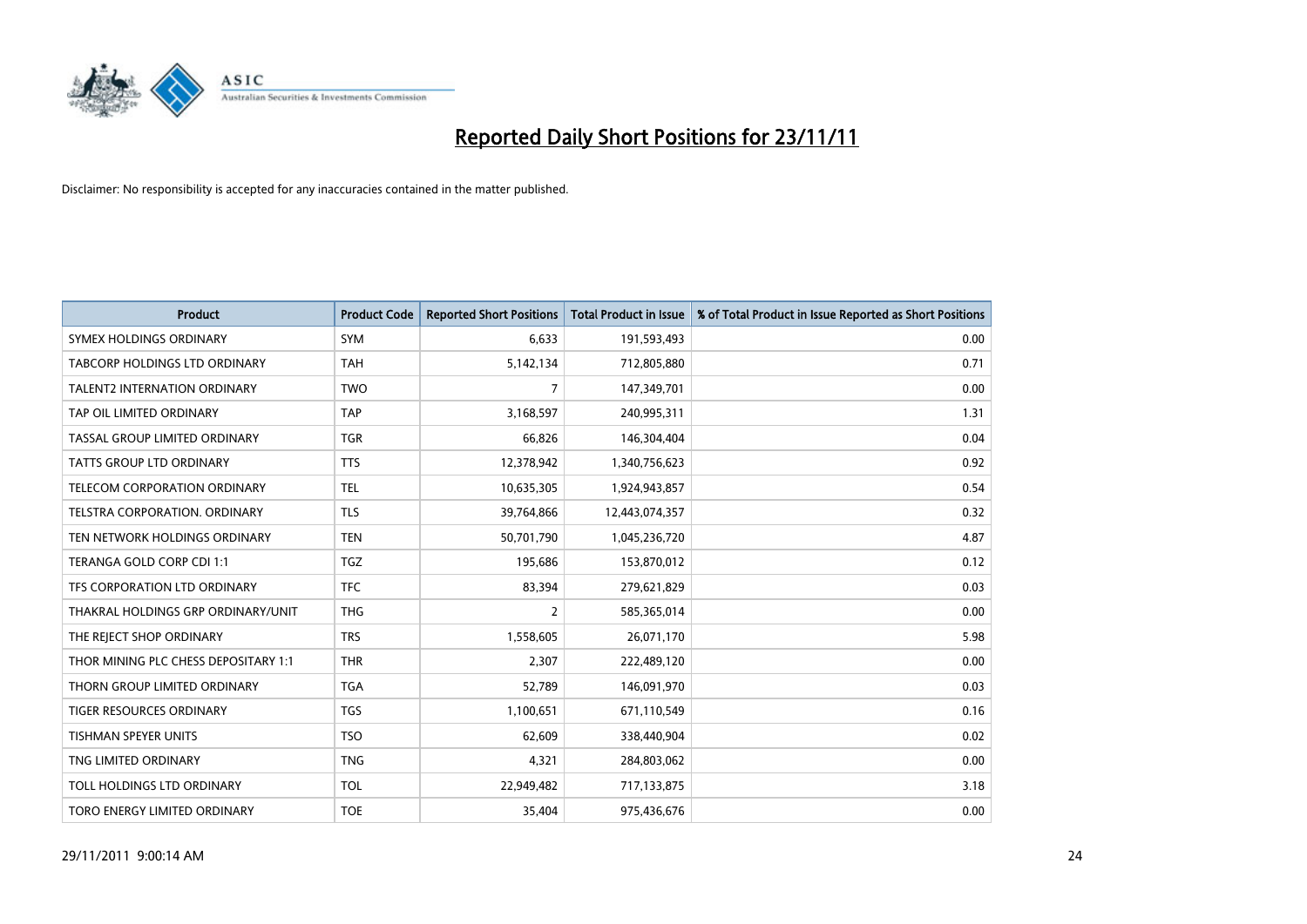

| <b>Product</b>                       | <b>Product Code</b> | <b>Reported Short Positions</b> | <b>Total Product in Issue</b> | % of Total Product in Issue Reported as Short Positions |
|--------------------------------------|---------------------|---------------------------------|-------------------------------|---------------------------------------------------------|
| <b>TOWER LIMITED ORDINARY</b>        | <b>TWR</b>          | 689,519                         | 265,176,580                   | 0.26                                                    |
| TOX FREE SOLUTIONS ORDINARY          | <b>TOX</b>          | 14,801                          | 97,626,882                    | 0.01                                                    |
| TPG TELECOM LIMITED ORDINARY         | <b>TPM</b>          | 3,662,948                       | 783,895,606                   | 0.46                                                    |
| TRANSFIELD SERVICES ORDINARY         | <b>TSE</b>          | 4,585,474                       | 548,357,906                   | 0.83                                                    |
| TRANSPACIFIC INDUST, ORDINARY        | <b>TPI</b>          | 14,495,804                      | 1,490,155,467                 | 0.96                                                    |
| TRANSURBAN GROUP TRIPLE STAPLED SEC. | <b>TCL</b>          | 5,348,982                       | 1,450,874,876                 | 0.35                                                    |
| TREASURY WINE ESTATE ORDINARY        | <b>TWE</b>          | 10,544,025                      | 647,227,144                   | 1.63                                                    |
| TRINITY GROUP STAPLED SECURITIES     | <b>TCO</b>          | 3,419                           | 193,235,631                   | 0.00                                                    |
| <b>TROY RESOURCES NL ORDINARY</b>    | <b>TRY</b>          | 92,189                          | 88,149,823                    | 0.10                                                    |
| UGL LIMITED ORDINARY                 | UGL                 | 4,868,292                       | 166,047,171                   | 2.89                                                    |
| UNILIFE CORPORATION CDI 6:1          | <b>UNS</b>          | 913,973                         | 260,848,758                   | 0.35                                                    |
| <b>VDM GROUP LIMITED ORDINARY</b>    | <b>VMG</b>          | 11,116                          | 932,485,103                   | 0.00                                                    |
| <b>VENTURE MINERALS ORDINARY</b>     | <b>VMS</b>          | 307,233                         | 221,093,592                   | 0.13                                                    |
| <b>VIEW RESOURCES LTD ORDINARY</b>   | <b>VRE</b>          | 1,760                           | 881,953,670                   | 0.00                                                    |
| <b>VILLAGE ROADSHOW LTD ORDINARY</b> | <b>VRL</b>          | 553                             | 151,484,285                   | 0.00                                                    |
| <b>VIRGIN BLUE HOLDINGS ORDINARY</b> | <b>VBA</b>          | 44,155,017                      | 2,210,197,600                 | 1.99                                                    |
| VITA GROUP LTD ORDINARY              | <b>VTG</b>          | 75,190                          | 142,499,800                   | 0.05                                                    |
| VITERRA INC CDI 1:1                  | <b>VTA</b>          | 3,828                           | 68,629,939                    | 0.01                                                    |
| <b>WATPAC LIMITED ORDINARY</b>       | <b>WTP</b>          | 113,068                         | 185,160,973                   | 0.06                                                    |
| <b>WDS LIMITED ORDINARY</b>          | <b>WDS</b>          | 701                             | 144,740,614                   | 0.00                                                    |